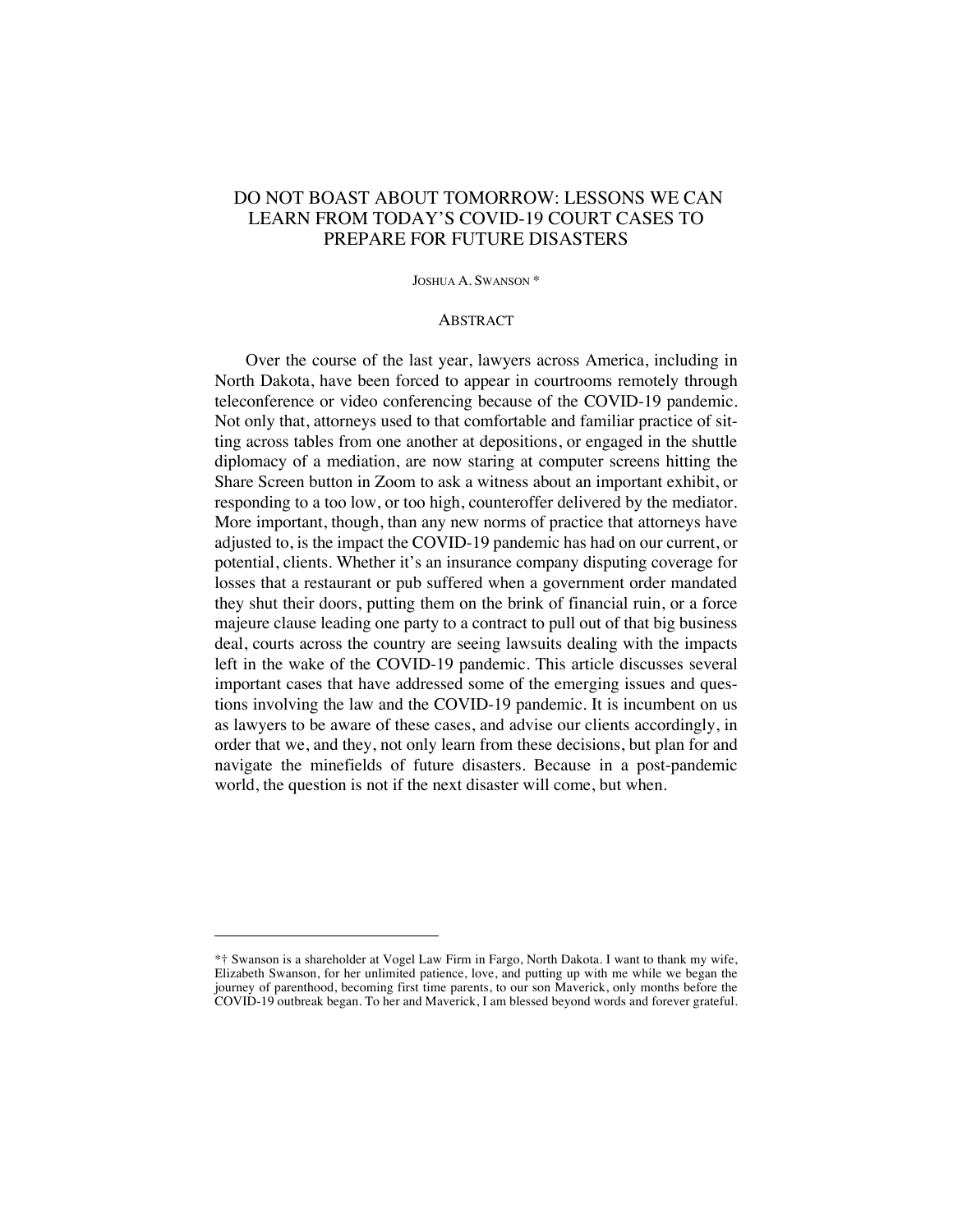| 208     | <b>NORTH DAKOTA LAW REVIEW</b><br>[VOL. 96:2]                                                                                                                                                         |
|---------|-------------------------------------------------------------------------------------------------------------------------------------------------------------------------------------------------------|
| L.      | .208                                                                                                                                                                                                  |
| $\Pi$ . | DOES A PHYSICAL LOSS OCCUR WHEN YOUR BUILDING IS<br>FINE, BUT YOU STILL CAN'T OPEN YOUR DOORS? IT                                                                                                     |
| III.    | TOO EARLY FOR CELEBRATING: A DIFFERENT JUDGE IN<br>THE SAME DISTRICT DISAGREES WITH HENDERSON IN                                                                                                      |
| IV.     | DOES A NEW PARADIGM OFFERED BY WAYFAIR, AND<br>TREATING COVID-19 AS A NATURAL DISASTER LIKE A<br>BLIZZARD, CHANGE THE OUTCOME IN EQUITY PLANNING<br>CORP., AND RESULT IN A HOLDING LIKE HENDERSON?217 |
| V.      | PROPERTY IS NOT JUST PHYSICAL POSSESSION 225                                                                                                                                                          |
| VI.     | FROM FORCED SHUTDOWN TO FORCE MAJEURE, WHEN IS<br>FAILURE TO PERFORM UNDER A CONTRACT EXCUSED BY                                                                                                      |
| VII.    |                                                                                                                                                                                                       |

#### I. INTRODUCTION

In a February 25, 2021 podcast of The Axe Files with David Axelrod, Fareed Zakaria discussed his latest book, "Ten Lessons for a Post-Pandemic World."1 Zakaria is a well-known journalist, commentator, author, global thinker, and host of CNN's Fareed Zakaria GPS.2 Zakaria's interview with Axelrod caused an epiphany of sorts, at least for me. Of course, Zakaria's point and the driving thesis of his book is well-taken: we live in a post-pandemic world with a changed landscape. As of April 16, 2021, more than 2.5 million people worldwide have died of the COVID-19 virus, including 1,475 reported deaths in North Dakota,<sup>3</sup> and 569,653 reported deaths in the United

<sup>1</sup>*. See* David Axelrod, *The Axe Files with David Axelrod*, CNN AUDIO, Ep. 431 – Fareed Zakaria (Feb. 25, 2021)*,* https://www.cnn.com/audio/podcasts/axe-files.

<sup>2</sup>*. See Fareed Zakaria*, CNN, https://www.cnn.com/profiles/fareed-zakaria-profile#about (last visited May 10, 2021).

<sup>3</sup>*. See Coronavirus Cases,* N.D. DEP'T OF HEALTH, https://www.health.nd.gov/diseases-conditions/coronavirus/north-dakota-coronavirus-cases (last visited Apr. 16, 2021).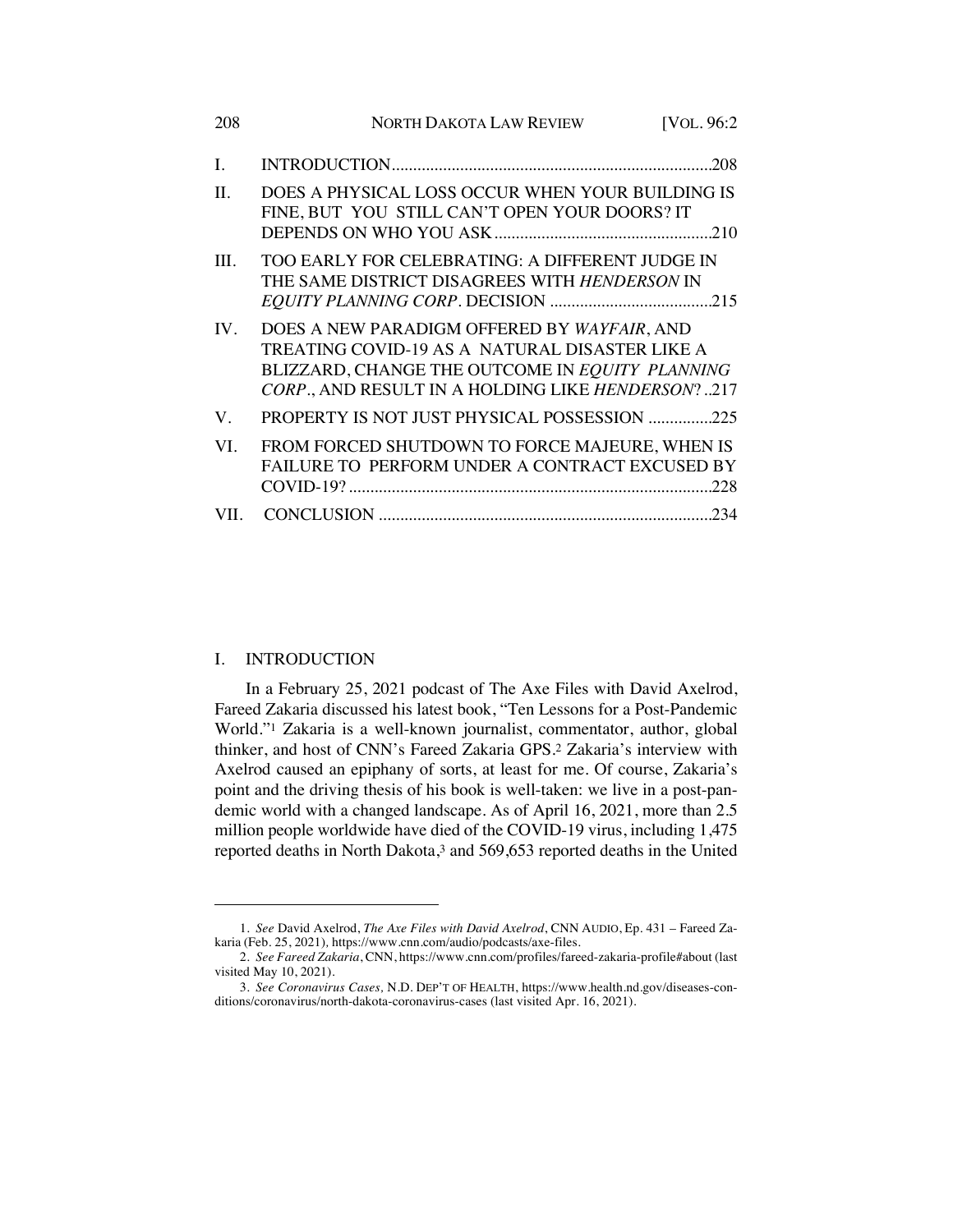States.4 It's not just a post-pandemic world, though. We confront a myriad of challenges ranging from pandemics, domestic terrorism, cyber warfare like the Colonial Pipeline attack, international conflict, and an endless barrage of weather events, like the arctic blast that crippled Texas in late February that shut down its electric grid and caused at least forty deaths.5 The economic impact of this unusual winter storm could top \$200 billion, which is more than hurricanes Harvey and Ike.6 According to CBS News:

The Perryman Group, a Texas-based economic research firm, projected that Winter Storm Uri could end up costing a total of \$195 billion on the low end and as much as \$295 billion. Those figures include lost income as well as long-term reduction in economic output stemming from factories and businesses that closed during the storm.7

Here is the epiphany I had listening to Zakaria discussing the changed landscape of a post-COVID world with Axelrod while driving to work in Fargo, North Dakota, that cold winter morning. It isn't just a post-pandemic world we live in and have to plan for. It's a world with seemingly historic catastrophic events lurking around every corner, inflicting not only death, but pain and devastation on the biggest of corporations to the smallest of businesses. This invariably trickles down and causes pain and suffering on the very real human level in the form of lost jobs, missed paychecks, unemployment, and a feeling of hopelessness at events beyond our control. If you are not inclined to believe in such things, and want to chalk these disasters or even the COVID-19 pandemic up to coincidence or freak events, caveat emptor – buyer beware – do you really want to risk your business or livelihood on it? Proverbs warns us, "Do not boast about tomorrow, for you do not know what a day may bring."<sup>8</sup>

While we do not know what a day may bring, we can certainly take steps to prepare for it. If what is past is prologue, the question becomes how do we guard against future events so they aren't some prewritten and unavoidable

<sup>4</sup>*. See Map: Track Coronavirus Deaths around the World*, NBC NEWS, https://www.nbcnews.com/news/world/world-map-coronavirus-deaths-country-COVID-19 n1170211 (last visited Apr. 16, 2021).

<sup>5.</sup> Krista M. Torralva, *Will Texas Ever Figure out How Many People Died in the Winter Storm*, DALLAS MORNING NEWS (Mar. 1, 2021), https://www.dallasnews.com/news/2021/03/01/willtexas-ever-figure-out-how-many-people-died-in-the-winter-storm/.

<sup>6.</sup> Irina Ivanova, *Texas Winter Storm Costs Could Top \$200 Billion – More than Hurricanes Harvey and Ike*, CBS NEWS (Feb. 25, 2021), https://www.cbsnews.com/news/texas-winter-stormuri-costs/.

<sup>7</sup>*. Id.* The article points out that Hurricane Harvey, which hit Houston in 2017, "ranks with Hurricane Katrina in 2005 as the most destructive storm in U.S. history, causing \$125 billion of physical damage in Texas and Louisiana." *Id.*

<sup>8</sup>*. Proverbs* 27:1.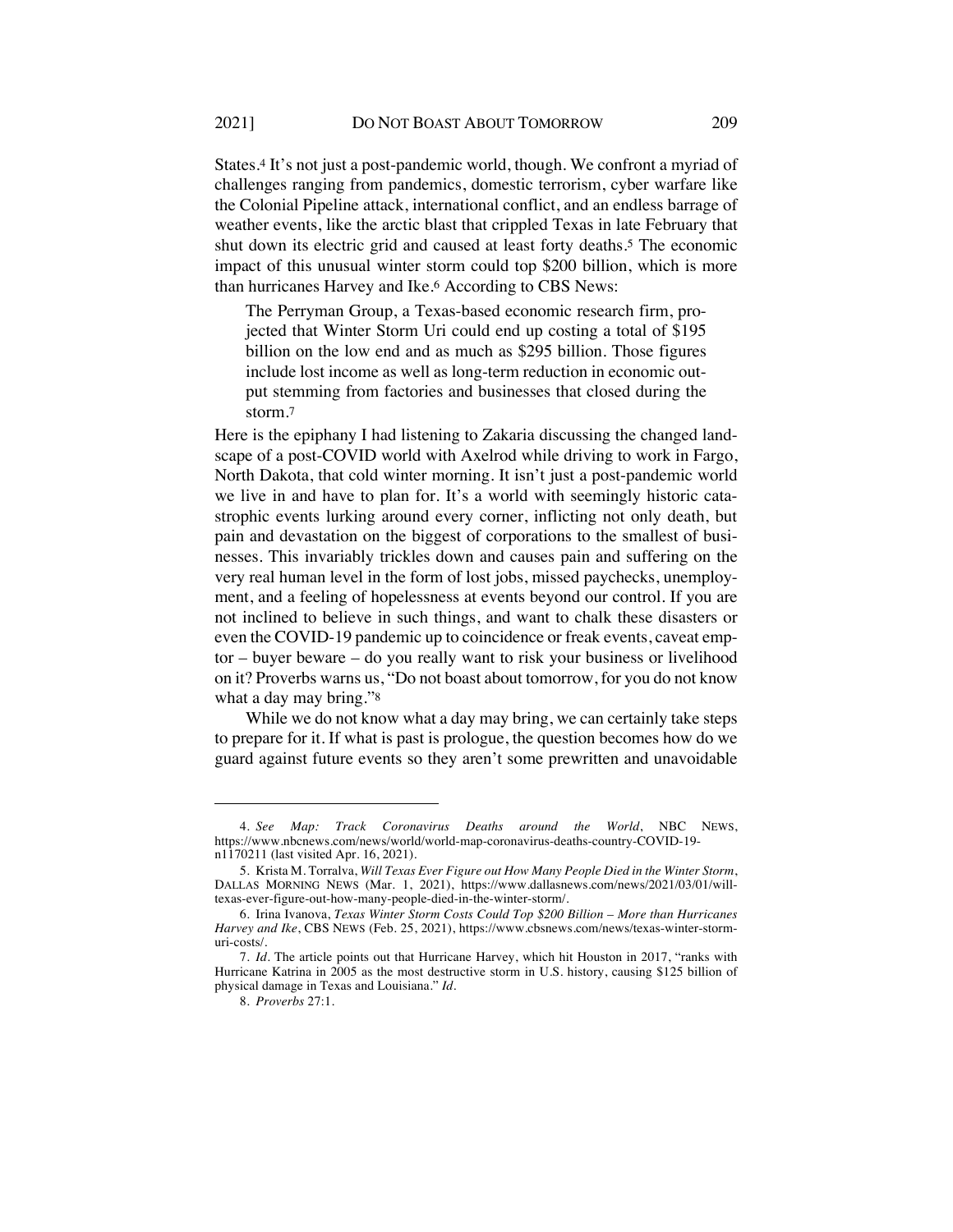destiny?9 In short, how do we learn our lesson, at least legally, to be better prepared for the next time something like COVID-19, or another disaster, strikes?

We can look at those cases related to the COVID-19 pandemic that have worked their way through the courts. Start with the fact that the actual virus itself and its spread, from a legal standpoint, was not the proximate cause of the many closures and financial losses that have hammered everyone from those big box retailers to the mom and pop pizza shops in downtown Fargo and West Fargo. As aptly noted in *Henderson Road Restaurant Systems, Inc. v. Zurich American Insurance Co.*,10 government-mandated closures and restrictions have played a critical role in why businesses are not open and have thus incurred losses as a result of COVID-19.11 There's another important lesson in *Henderson*, which falls in line with Zakaria's post-pandemic world. When confronting questions ranging from insurance coverage protecting against losses to force majeure clauses, the catastrophic events causing the devastation may not physically impact your property or business asset at all. As we've learned from the COVID-19 pandemic, your business can be absolutely fine in the fact that it's physically standing and able to operate. However, that doesn't mean you'll be able to operate or open your doors, even with a perfectly good building.

## II. DOES A PHYSICAL LOSS OCCUR WHEN YOUR BUILDING IS FINE, BUT YOU STILL CAN'T OPEN YOUR DOORS? IT DEPENDS ON WHO YOU ASK

In *Henderson Road Restaurant Systems, Inc. v. Zurich American Insurance Co.*, the United States District Court for the Northern District of Ohio raised a critical distinction.12 Specifically, it wasn't a microorganism, like the COVID-19 virus, that actually closed the restaurants in question, but government orders mandating that businesses, including the impacted restaurants, either close or placed severe restrictions on their capacity.13 Because of the

<sup>9.</sup> This famous line, "What is past is prologue," is from Shakespeare's "The Tempest." In Act 2, Scene 1, Antonio utters the oft-quoted line that everything that has happened had led him and Sebastian to the act they were about to commit. WILLIAM SHAKESPEARE, THE TEMPEST act 2, sc. 1, l. 289. The same words are inscribed on the statue, the "Future," located outside the National Archives in Washington, D.C.

<sup>10</sup>*. See* Henderson Rd. Rest. Sys, Inc. v. Zurich Am. Ins., No. 1:20 CV 1239, 2021 WL 168422 (N.D. Ohio Jan. 19, 2021).

<sup>11</sup>*. Id.* at \*1. To be clear, this article and the author are not critiquing or taking any position on the government-ordered closures based on public health data and controlling the spread of COVID-19.

<sup>12</sup>*. Id.* at \*14-15.

<sup>13</sup>*. Id.* "Zurich argues that COVID-19 'indirectly' caused Plaintiffs to close their restaurants. But this is not entirely accurate. There was 'no known or presumed infected person(s) with COVID-19 at any of the Insured Premises at any time from March 15, 2020 to April 27, 2020. Thus, it was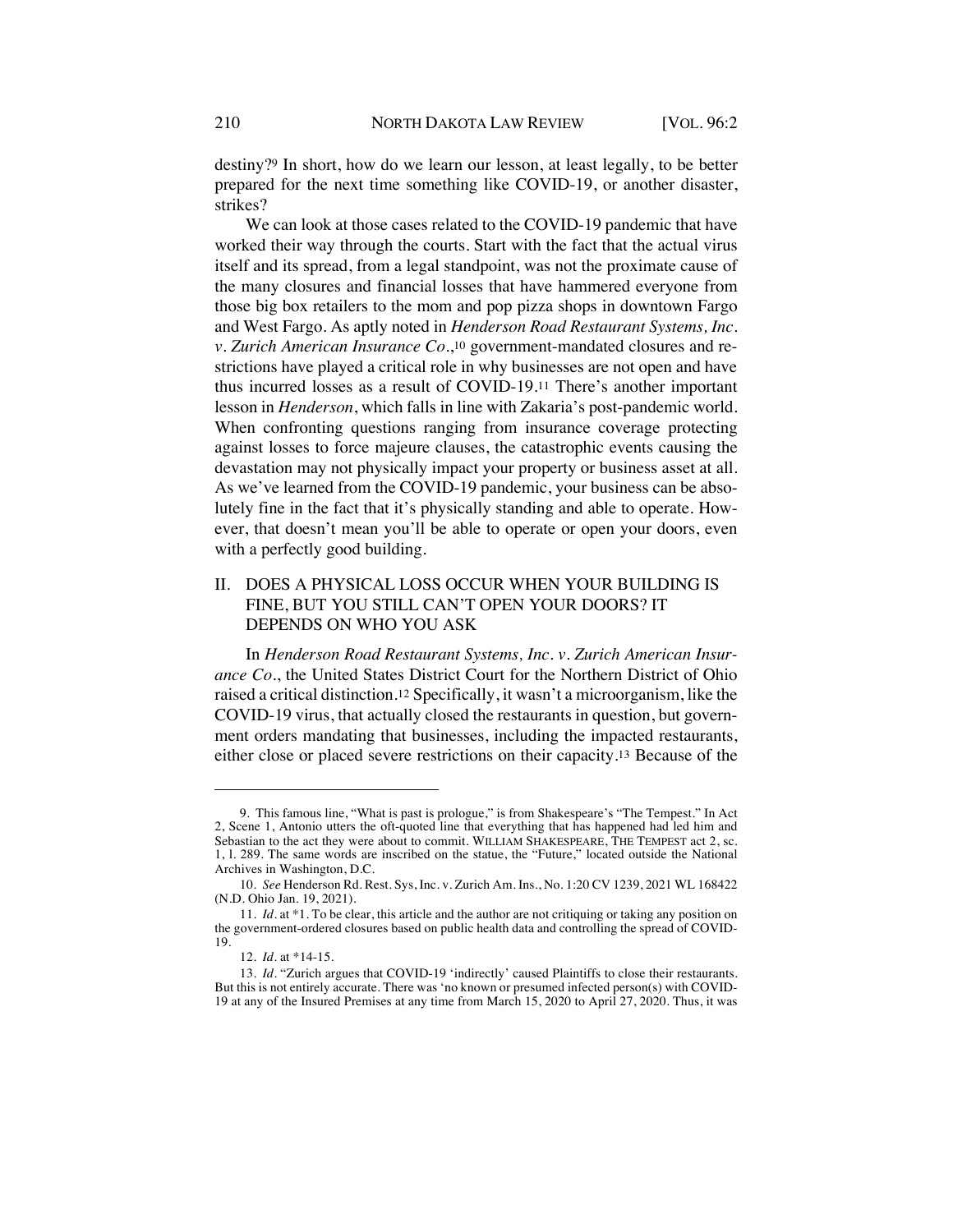government orders, restaurants, like the plaintiffs in *Henderson*, had to lay off staff and suffered significant financial losses.14 On March 24, 2020, the Henderson restaurants tendered claims to Zurich under a commercial insurance policy.15 Zurich denied coverage in late April 2020.16 The relevant language in the policy provided coverage for the actual loss of business income as follows:

A. Coverage

We will pay for the actual loss of "business income" you sustain due to the necessary "suspension" of your "operations" during the "period of restoration". The "suspension" must be caused by direct physical loss of or damage to property at a "premises" at which a Limit of Insurance is shown on the Declarations for Business Income. The loss or damage must be directly caused by a "Covered cause of loss". We will not pay more than the applicable Limit of Insurance shown on the Declarations for Business Income at that "premises."17

The policy also provided for coverage if the restaurants suffered losses caused "[b]y order of civil authority that prohibits access to the 'premises' or 'reported unscheduled premises.' This additional coverage section required that the civil authority's order result from its "[r]esponse to direct physical loss of or damage to property within one mile from the 'premises' ...."<sup>18</sup> Among the exclusions in the policy were losses caused by microorganisms, like viruses.19 The question before the court came down to the interpretation of the insurance policy, which is nothing more than a fundamental contract

clearly the government's orders that caused the closures." *Id.* at \*14 (citation omitted). The Court noted that the parties stipulated to certain facts, including, "None of the Plaintiffs' Insured Premises were closed as a result of the known or confirmed presence of SARS-CoV-2 or COVID 19 at any of the Insured Premises." *Id.* at \*4. The restaurants brought three claims against Zurich, breach of contract (Count I), bad faith denial of coverage (Count II), and a claim for declaratory relief (Count III). *Id.* at \*3.

<sup>14</sup>*. Id.* at \*1. The restaurants also speculated "[t]hat some of their restaurants may never reopen due to new seating capacity restrictions, and those that have reopened have reduced staffing and suffered financial loss." *Id*. For a state-by-state survey of closures and restrictions, as of March 11, 2021, see Dena Bunis & Jenny Rough, *List of Coronavirus-Related Restrictions in Every State*, AARP (Apr. 19, 2021), https://www.aarp.org/politics-society/government-elections/info-2020/coronavirus-state-restrictions.html.

<sup>15</sup>*. Henderson*, 2021 WL 168422, at \*2. A copy of the insurance policy is at available at ECF Doc. 12-1.

<sup>16</sup>*. Henderson*, 2021 WL 168422, at \*2.

<sup>17</sup>*. Id.* (emphasis added).

<sup>18</sup>*. Id.*

<sup>19</sup>*. See id.* at \*3 (quoting the policy, "We will not pay for loss or damage consisting of, directly or indirectly caused by, contributed to, or aggravated by the presence, growth, proliferation, spread, or any activity of 'microorganisms' . . . .").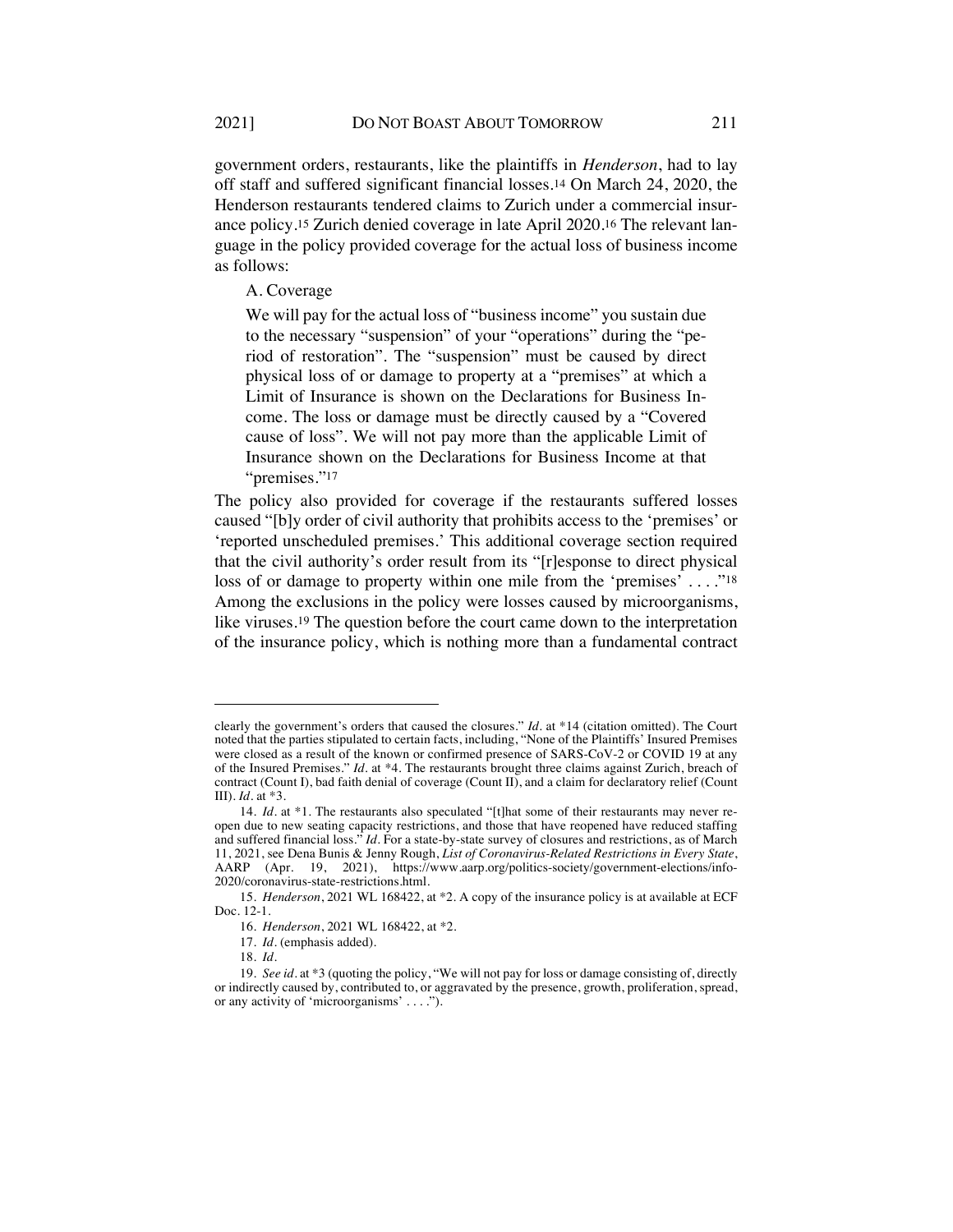law issue, albeit one with far-reaching consequences for thousands of business owners and their employees.20

Zurich's argument for denying coverage was two-fold. First, Zurich argued the policy it issued to the restaurateurs did not provide coverage because their economic losses were not caused by "physical loss of or damage to property."21 Second, Zurich argued that even if there was a direct physical loss to the restaurateurs' property, the microorganism exclusion applied to preclude coverage.22 Or, to quote the court, "Simply summarized, Zurich argues that the underlying cause of loss was COVID-19; that COVID-19 is a microorganism; and that the Microorganism exclusion applies."23 The plaintiffs offered a competing view of the contract, arguing that "Zurich could have easily drafted the Policy language to limit coverage to physical or structural alteration/damage to tangible property," but did not.24 Thus, under the contract, covered losses included "an inability to possess" their real property – the restaurants – as the government orders caused them to effectively lose that property.25

21*. Henderson*, 2021 WL 168422, at \*4.

22*. Id.*

23*. Id.* Zurich also argued the government orders did not prohibit access to their restaurants because they were permitted to continue take-out and delivery services. *Id.*

24*. Id.* at \*5.

25*. Id.* A decisive question was whether or not the government orders resulted in a direct physical loss to the restaurants. The Court held that it did, citing favorably to cases standing for that proposition. *See* N. State Deli, LLC, v. Cincinnati Ins. Co., No. 20-CVS-02569, 2020 WL 6281507, at \*3 (N.C. Super. Ct. Oct. 7, 2020) (holding the ordinary meaning of the phrase "direct physical

<sup>20.</sup> In North Dakota, the interpretation of an insurance policy is a question of law. W. Nat'l Mut. Ins. Co. v. Univ. of N.D., 2002 ND 63, ¶ 7, 643 N.W.2d 4 (citing Center Mut. Ins. Co. v. Thompson, 2000 ND 192, ¶ 14, 618 N.W.2d 505) ("The interpretation of an insurance policy is a question of law . . . . "). In *Dakota Gasification Co. v. Sure Steel, Inc.*, 458 F. Supp. 3d 1121 (D.N.D. 2020), the court explained the well-established standard from the North Dakota Supreme Court when interpreting insurance policies. The court stated:

We look first to the language of the insurance contract, and if the policy language is clear on its face, there is no room for construction. If coverage hinges on an undefined term, we apply the plain, ordinary meaning of the term in interpreting the contract. While we regard insurance policies as adhesion contracts and resolve ambiguities in favor of the insured, we will not rewrite a contract to impose liability on an insurer if the policy unambiguously precludes coverage. We will not strain the definition of an undefined term to provide coverage for the insured. We construe insurance contracts as a whole to give meaning and effect to each clause, if possible. The whole of a contract is to be taken together to give effect to every part, and each clause is to help interpret the others.

*Id.* at 1127 (quoting Borsheim Builders Supply, Inc. v. Manger Ins., Inc., 2018 ND 218, **J** 8, 917 N.W.2d 504); *cf. Henderson*, 2021 WL 168422, at \*9 (explaining the contract interpretation standard used by the court, which applied Ohio law to the Zurich policy). Other than regarding insurance policies as contracts of adhesion, the standard for interpreting an insurance contract harkens to the North Dakota Supreme Court's standard for interpreting any contract, insurance or otherwise. *See, e.g.*, Lario Oil & Gas Co. v. EOG Resources, Inc., 2013 ND 98, ¶ 5, 832 N.W.2d 49 ("Interpretation of a contract is a question of law, . . . A contract must be read and considered in its entirety so that all of its provisions are taken into consideration to determine the true intent of the parties. Words in a contract are construed in their ordinary and popular sense.") (quoting Irish Oil and Gas, Inc. v. Riemer, 2011 ND 22, ¶ 11, 794 N.W.2d 715).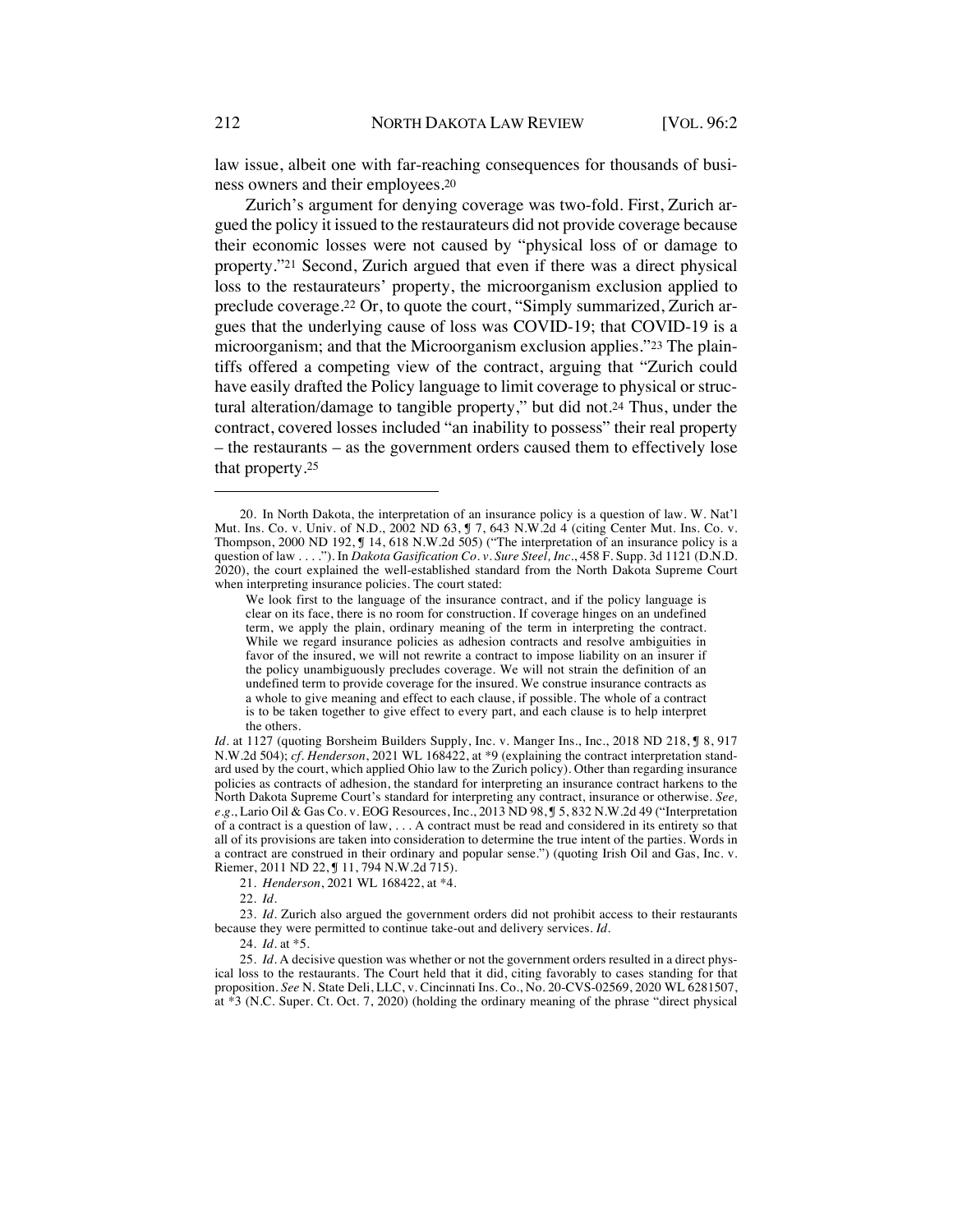The restaurateurs prevailed because they drilled down into the language of the contract. At least that's what the court concluded. Physical loss, in relation to the restaurants and coverage under their insurance policies, did not require actual physical damage to the property because that requirement was not in the parties' contract.26 "Plaintiffs argue that they lost their real property when the state governments ordered that the properties could no longer be used for their intended purposes – as dine-in restaurants. The Policy's language is susceptible to this interpretation. Zurich does not focus on the language in the Policy."27 The policy stated that Zurich would provide coverage for any "direct physical loss of or damage to real property."28 The court held that this language was ambiguous, and the restaurateurs' interpretation of the policy was reasonable.29 The restaurateurs argued that "physical loss of" the real property was different from "damage to real property."30 The court agreed, latching onto the word "or" separating the terms "physical loss of" and "damage to real property."31 Physical loss did not require physical damage to the real property. The restaurateurs physically lost their properties –

26*. Henderson*, 2021 WL 168422, at \*12. After reviewing the meanings of the key, undefined terms at issue in the policy, as provided by the Merriam-Webster dictionary, the court found "[t]hat the Plaintiffs have shown that their business operations were suspended by direct physical loss of or damage to property at the premises." *Id*. at \*13.

27*. Id.* at \*10. The court went on to distinguish the cases relied on by Zurich, focusing on the language of the disputed policy.

Here, Zurich's policy does not expressly limit coverage to physical loss to property; it extends coverage to direct physical loss of property as well. There is no reason to believe that the Ohio Court of Appeals would have interpreted the Zurich Policy language as it did the homeowners' policy in *Mastellone*. The distinct Policies used different language and were applied to different facts.

*Id.* The North Dakota Supreme Court regularly employs the same contract law analysis as *Henderson*. *See e.g.*, Horob v. Zavanna, LLC, 2016 ND 168, ¶¶ 10-15, 883 N.W.2d 855 (explaining that the actual language in the lease specifically addressed the question before the Court).

28*. Henderson*, 2021 WL 168422, at \*10.

29*. Id.*

30*. Id.*

31*. Id*. The court stated:

Zurich's Policy provides that it will pay for "direct physical loss of or damage to 'real property[.]'" Based on this language, Plaintiffs argue that physical loss of the real property means something different than damage to the real property, and this is a valid argument. Otherwise, why would both phrases appear side-by-side separated by the disjunctive conjunction "or"? Plaintiffs argue that they lost their real property when the

loss" included an "inability to utilize or possess something in the real, material or bodily world, resulting from a given cause without the intervention of other conditions"); Cajun Conti LLC v. Certain Underwriters at Lloyd's, No. 2020-02558, 2020 WL 8484870, at \*1 (La Dist. Ct. Nov. 4, 2020) (denying the insurer's dispositive motion because "[t]he restaurant had to drastically change its operations to exclude sit-down patrons" who were the majority of the restaurant's customers). The type of contract at issue in *Henderson*, similar to other COVID-19 related cases, was an insurance policy. Like North Dakota, in Ohio, the law provides that if a policy is reasonably susceptible of more than one interpretation, it must be construed strictly against the insurer and in favor of the insured. *See* King v. Nationwide Ins. Co.*,* 519 N.E.2d 1380, 1383 (Ohio 1988). Because Zurich's policy was susceptible of more than one interpretation, it was construed liberally in favor of the insureds, i.e., plaintiffs. *Henderson*, 2021 WL 168422, at \*12; *cf*. Spring Glen Apartments LLP v. Arch Specialty Ins. Co., 307 F. Supp. 3d 975, 979 (D.N.D. 2018).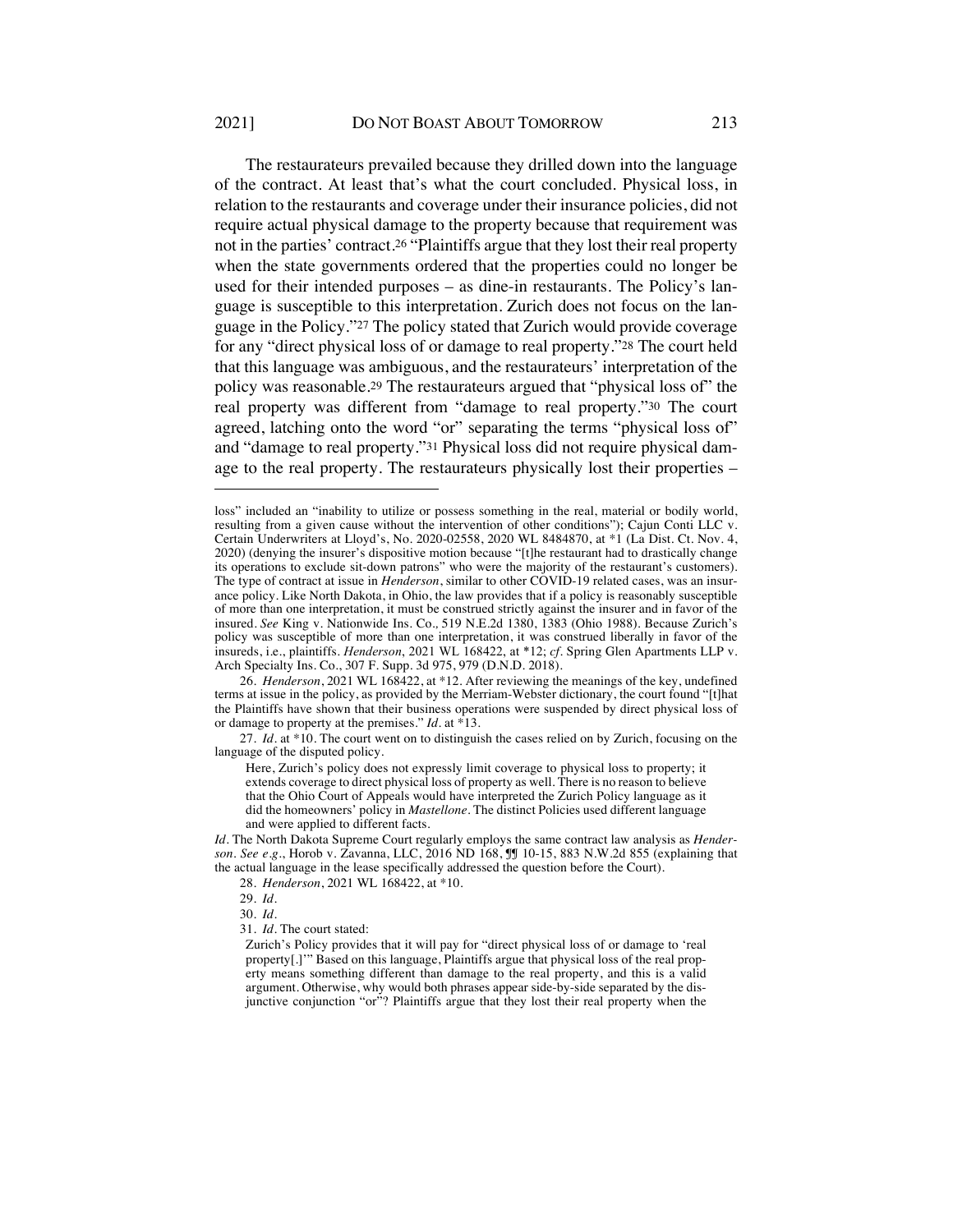they lost the physical right to use and control their property and operate their businesses as intended, which is inherent in the very concept of owning property – because of the governments' orders requiring them to close their doors as non-essential businesses, or otherwise severely restricting their operations.

The takeaway is that the language in the policy and familiar principles of contract law will apply, at least in most cases.32 The corollary to this, particularly post-*Henderson* and in a post-pandemic world, is that how parties to similar contracts define terms like "direct physical loss of or damage to real property" becomes critically important. Business owners should be having discussions with their insurance agents, and maybe more importantly, their lawyers, to make sure they are covered for another potential shutdown – whether that shutdown is caused by government order in a public health emergency or a total failure of the power grid like the one that recently devastated Texas.33 Recent events, like the COVID-19 pandemic and power grid failures, serve as a cautionary reminder that even if your building is not physically impacted, that does not necessarily mean that you can physically open your doors and carry out the purpose of the business.

*Henderson*, 2021 WL 168422, at \*12. The court's rationale in rejecting *Real Hospitality* finds support in *Sec. Nat'l Ins. Co. v. H.O.M.E., Inc.*, 312 F. Supp. 3d 777 (D.N.D. 2018).

33. Texas wasn't the only state impacted by power grid failures and rolling blackouts. In mid-February 2021, parts of North Dakota, South Dakota, and Minnesota experienced rolling blackouts during the region's coldest stretch of weather this winter.

The blackouts follow the directives of Southwest Power Pool (SPP), an electric grid operator serving 14 central U.S. states, including North Dakota, South Dakota and the western edge of Minnesota. SPP has gone in and out of Energy Emergency Alert Level 3, its most serious emergency status, in response to unprecedented strains on the regional grid prompted by the frigid weather in southern states.

*Rolling Blackouts Could Continue in Dakotas, Minnesota as Winter Tests Region's Power Grid*, INFORUM (Feb. 16, 2021) https://www.inforum.com/news/6889472-Rolling-blackouts-could-continue-in-Dakotas-Minnesota-as-winter-tests-regions-power-grid.

state governments ordered that the properties could no longer be used for their intended purposes – as dine-in restaurants. The Policy's language is susceptible to this interpretation.

Id. (citation omitted).

<sup>32.</sup> The *Henderson* court took issue with the Southern District of Mississippi's decision in Real Hosp., LLC v. Travelers Cas. Ins. Co. of Am., No. 2:20-CV-00087, 2020 WL 6503405 (S.D. Miss. Nov. 4, 2020). The *Henderson* court stated:

Given this court's explanation, it is difficult to understand why the Real Hospitality court relied on Total Intermodal to support the insurer's approach to the phrase 'loss of.' Moreover, by accepting the 'logical' approach of the insurer's interpretation of 'loss of' as a 'permanent dispossession,' the Real Hospitality court construed Travelers' policy language – language chosen by Travelers – in Travelers' favor. As shown below, the standard definitions of the word 'loss,' a word not otherwise defined by Zurich's policy, is not limited to '*permanent* dispossession.' The word lost does not always involve permanency, and real property can be lost and later returned or restored. If a term is not defined in the policy, the Court must look to the plain meaning of the words, not persuasive authority from other courts. Zurich's Policy did not require a permanent 'loss of' property and permanency is not embodied in the definition of loss. Adding this requirement would only be interpreting an ambiguous term in favor of the insurer – something Ohio law does not permit.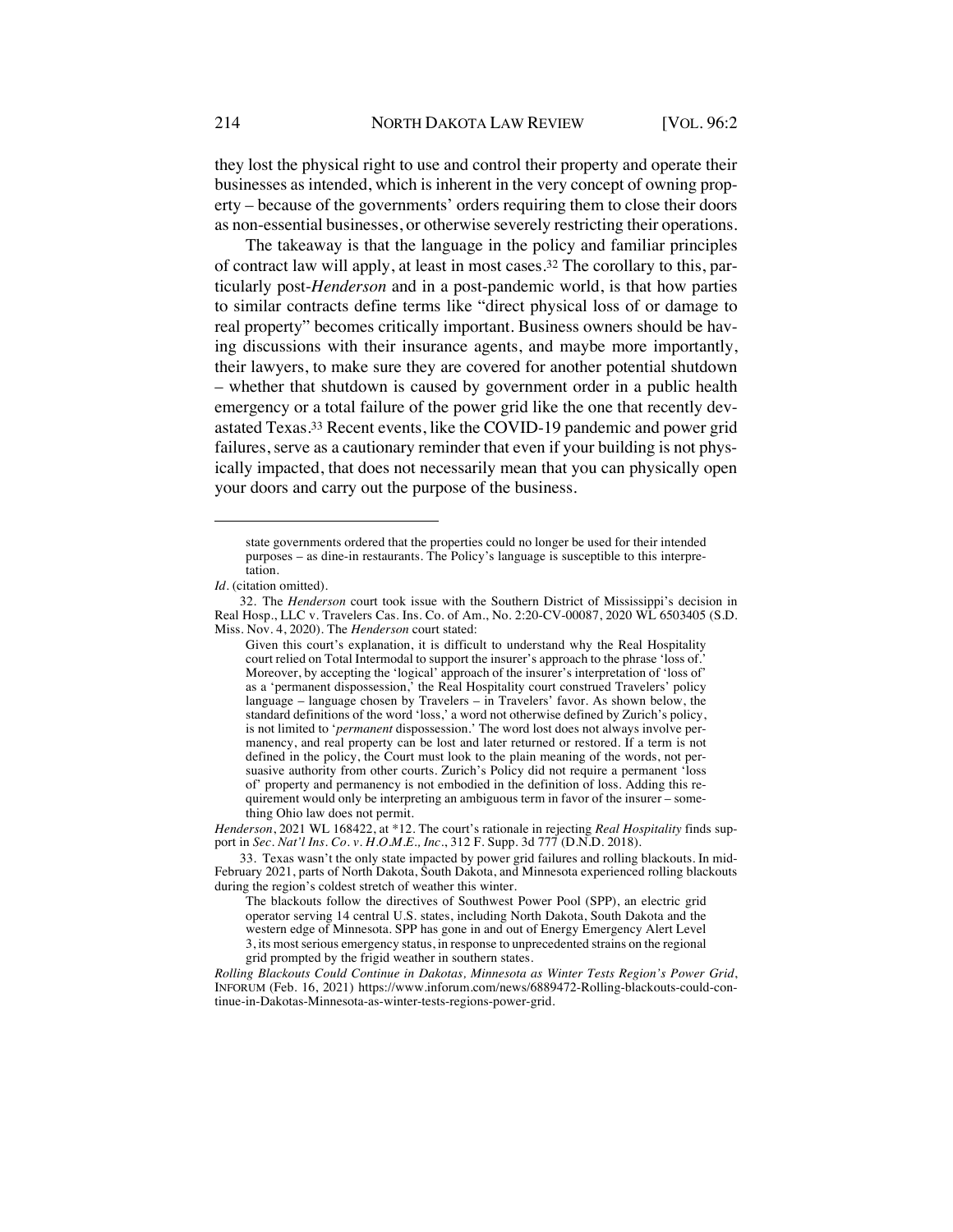# III. TOO EARLY FOR CELEBRATING: A DIFFERENT JUDGE IN THE SAME DISTRICT DISAGREES WITH *HENDERSON* IN *EQUITY PLANNING CORP.* DECISION

Businesses should hold off on popping the champagne corks in light of *Henderson*. For starters, the court rightfully recognized that each contract must be interpreted based on the actual language in the contract. Unless your contract has the same, or very similar language, *Henderson* may not be helpful.34 Thus, there exists the need to carefully examine your contracts. What's more, the court noted again, rightfully so, that Zurich could have included language in its policies that excluded losses caused by government-mandated closures.35 Or, to extrapolate, language that excluded losses caused by any event, *i.e.*, power grid failure, domestic terrorism, etc. The court, whether intentionally or not, invited Zurich, other insurers, and anyone else with a contract that contains similar provisions, to do just that. "Going forward, Zurich could undoubtedly include an exclusion for government closures in its policies. But the Policy that Plaintiffs purchased did not contain such an exclusion."36 Insurers and others have likely taken note of this caveat from Judge Polster and have since included such language in their contracts. Alternatively, insurance companies may clarify that a covered loss requires actual physical damage to an insured's building.

It should also be noted that not every judge in the Northern District of Ohio agrees with Judge Posner's decision. In *Equity Planning Corp. v. Westfield Insurance Co.*, Judge Barker, who is also a judge in the Northern District of Ohio, granted the insurer's motion to dismiss based on her reading of the same language – "direct physical loss of or damage to" – in a commercial

<sup>34.</sup> What is helpful, though, at least for existing contracts is that well-established – to the point the United States Supreme Court describes it as "vanilla" – legal maxim that ambiguities in contracts, including insurance contracts, are interpreted against the drafter of the contract.

Here, because Zurich's Policy is susceptible of more than one interpretation, it must be construed liberally in favor of the insureds, i.e., Plaintiffs. Zurich has not cited any Ohio law constraining this Court to its interpretation of the Policy. And because there is more than one interpretation, the Policy must be construed liberally in Plaintiffs' favor. As further explained below, when the Policy is liberally construed in Plaintiffs' favor, it provides coverage for Plaintiffs' lost business income.

*Henderson*, 2021 WL 168422, at \*12; *see also* Lamps Plus, Inc. v. Varela, 139 S. Ct. 1407, 1428 (2019) (Kagan, J., dissenting) ("But even if the Court is right to view the agreement as ambiguous, a plain-vanilla rule of contract interpretation, applied in California as in every other State, requires reading it against the drafter . . . ."); Northstar Founders, LLC v. Hayden Cap. USA, LLC, 2014 ND 200, ¶ 47, 855 N.W.2d 614 ("Ambiguous language must be construed against the drafter."); Tank v. Citation Oil & Gas Corp., 2014  $\overline{ND}$  123,  $\overline{Y}$  28, 848 N.W. 2d 691 ("An oil and gas lease is often construed most favorably to the lessor because the lessee usually drafts the lease and has more experience drafting the lease to give himself an advantage.").

<sup>35</sup>*. Henderson*, 2021 WL 168422, at \*15.

<sup>36</sup>*. Id.*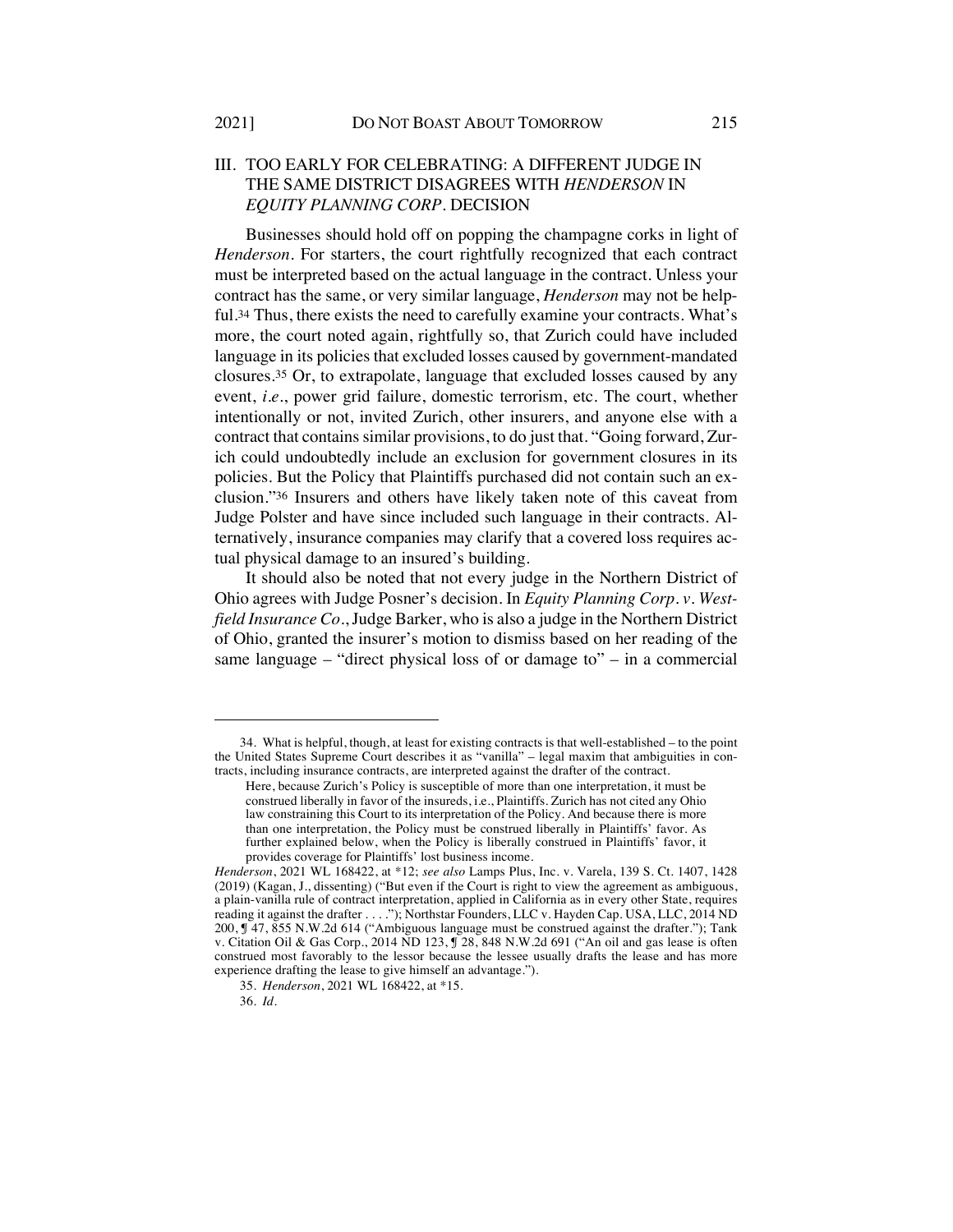insurance policy.37 Lacking from *Equity Planning Corp.*, though, is any sort of disputation of *Henderson*'s analysis of: (1) the fact the business owner effectively lost their real property when the government ordered that properties could no longer be used for their intended purposes, as dine-in restaurants; and (2) the insurer could have excluded losses caused by governmentmandated closures. Not only was this absent in *Equity Planning Corp.*, based on Judge Barker's parsing of key meanings and undefined terms in the contract, it was not even a factor. Arguably, the parties contemplated a covered loss when a civil authority (the government) issued orders that mandated closures of their businesses. While the court recognized, like *Henderson*, that the contract did not define the disputed terms, the court held the contract was not ambiguous.38 "The absence of definitions does not necessarily make terms ambiguous."39 According to Judge Barker, direct physical loss requires actual physical damage to the insured's structure.40

What makes the *Equity Planning Corp.* decision, and the arguments offered by the defendant, Westfield, so dangerous for unsuspecting business owners or other insured parties counting on coverage, is that life-altering damages are just as likely to be caused by a hurricane that physically destroys your business or an insured asset as they are a mass power grid failure, or global pandemic that leaves your business unable to operate. In other words, a massive natural disaster like a hurricane could physically destroy the building where your business operates, leaving it functionally unable to operate, whether for a certain time period or permanently. In that event, according to *Equity Planning Corp.*, no problem, you're covered. However, if a global

<sup>37</sup>*. See* Equity Plan. Corp. v. Westfield Ins. Co., No. 1:20-CV-01204, 2021 WL 766802, at \*13 (N.D. Ohio Feb. 26, 2021) ("However, the Court respectfully disagrees with the *Henderson Road* court's determination that the policy language 'direct physical loss of or damage to' is ambiguous."). Judge Barker casually brushes off several decisions from Ohio trial courts that either rely on *Henderson*, or echo its rationale in finding "[t]hat whether COVID-19 and/or Ohio's orders caused property damage is a question of fact. As such, a reasonable jury could find that [the insured] was entitled to coverage," because the judge does not find them persuasive*. See id.* at \*14. Judge Barker's attempt to dismiss these cases is particularly interesting because she herself recognizes there are literally half a dozen cases on point that disagree with her. *Id.* at \*15 ("With the exception of these six cases [], none of the rest of the cases speak directly to the interpretation of the phrase 'direct physical loss of or damage to' under Ohio law and have no impact on the Court's decision.").

<sup>38</sup>*. Id.*

<sup>39</sup>*. Id.*

<sup>40</sup>*. Id*. at \*14. In disagreeing with *Henderson*, the court stated:

As discussed at great length above, when read together, the plain, ordinary meanings of "direct," "physical," "loss," and "damage" clearly indicate that coverage is triggered when an insured property experiences some kind of tangible, material destruction or deprivation in full, or tangible, material harm in part. Moreover, this Court's reading of "direct physical loss of or damage to" comports with the "period of restoration" language, which emphasizes the tangible, physical character of restoration following a Covered Cause of Loss.

*Id.* (citing MIKMAR, Inc. v. Westfield Ins. Co., No. 1:20-CV-01313, 2021 WL 615304 (N.D. Ohio Feb. 17, 2021)).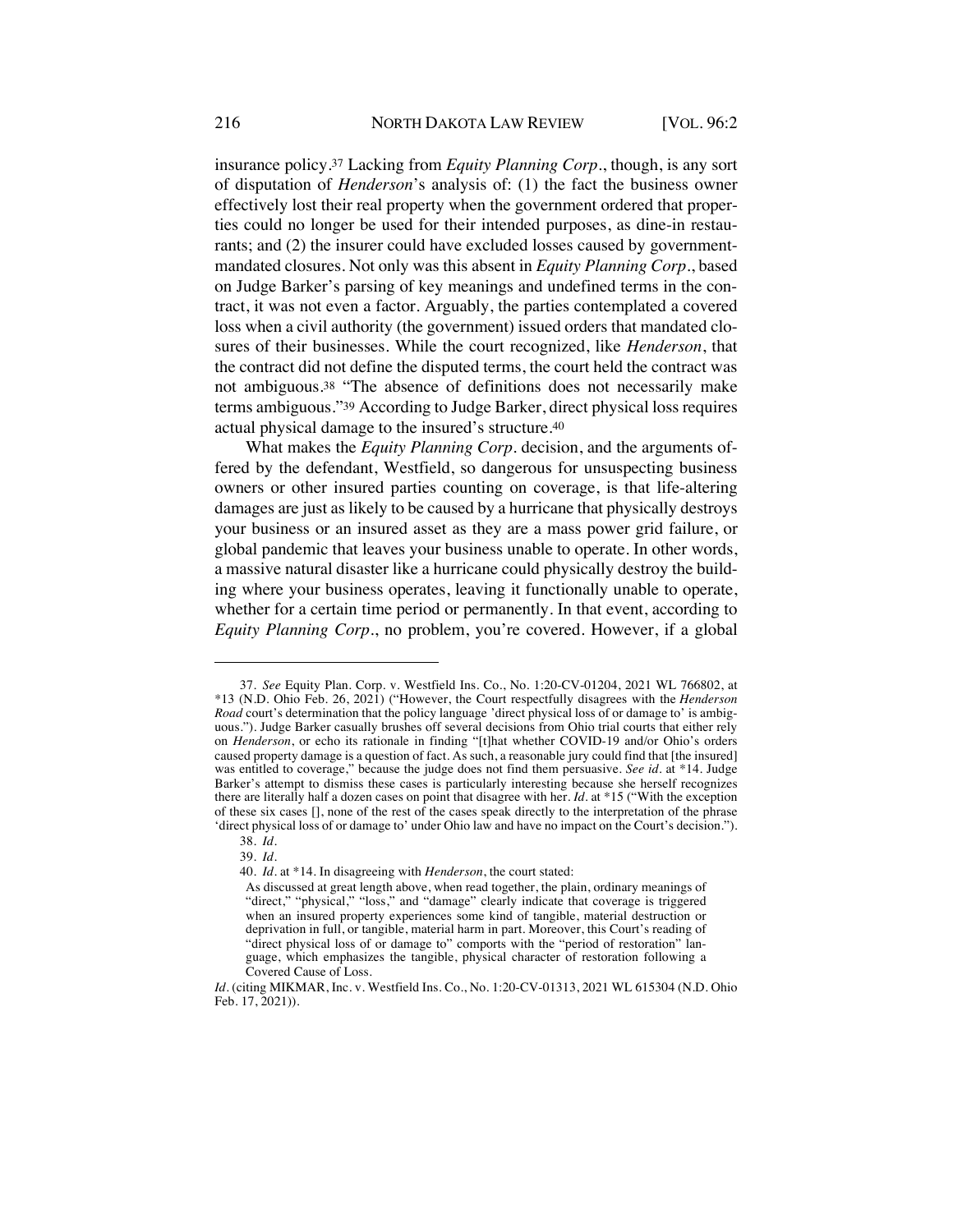pandemic kills northwards of 500,000 people in America alone, and in the name of public health and preventing further loss of life, the government issues orders requiring your business to shut its doors and/or restricts your operations leaving you functionally unable to actually run your business and make a living, then you're not covered. Similarly, like the COVID-19 pandemic, if a massive power grid failure leaves the building where your business is located physically fine but unable to actually operate because of no power, then you are likewise not covered.

In this post-pandemic world, the risk of leaving that decision  $-$  of any contract's interpretation, insurance policy or otherwise – in the hands of the court is inherently risky for all parties given the different outcomes reached by the Northern District of Ohio in *Henderson* compared to *Equity Planning Corp*. The same facts, and presumably the same law, were applied, yet two judges in the same district reached a different conclusion.

# IV. DOES A NEW PARADIGM OFFERED BY *WAYFAIR*, AND TREATING COVID-19 AS A NATURAL DISASTER LIKE A BLIZZARD, CHANGE THE OUTCOME IN *EQUITY PLANNING CORP.*, AND RESULT IN A HOLDING LIKE *HENDERSON*?

Under the latter two scenarios above – despite the impact on your business being the exact same under all three situations: hurricane, power grid failure, or global pandemic – you may be left without insurance coverage for your loss, at least if the court in your case adopts *Equity Planning Corp.* and not *Henderson*. Such a massive catastrophic power outage, like those caused by the power grid failures in Texas, could not, under *Equity Planning Corp.*, cause "a harm that adversely affects the structural integrity of its property" as required under state law.41 Would the outcome have been any different had plaintiffs in *Equity Planning Corp.* argued that *Henderson* got it right because the COVID-19 pandemic is a "natural disaster" just like a hurricane, blizzard, or tornado? Several courts, including the Supreme Court of Pennsylvania, have held just that: that the COVID-19 pandemic qualifies as a natural disaster. "We have no hesitation in concluding that the ongoing COVID-19 pandemic equates to a natural disaster."42 In *Friends of Danny DeVito v. Wolf*,43

<sup>41</sup>*. Id.* at \*7.

<sup>42.</sup> Pennsylvania Democratic Party v. Boockvar, 238 A.3d 345, 370 (Pa. 2020), *cert. denied sub nom*. Republican Party of Pennsylvania v. Degraffenreid, 141 S. Ct. 732 (2021).

<sup>43.</sup> 227 A.3d 872 (Pa. 2020), *cert. denied*, 141 S. Ct. 239 (2020). For the curious, this Danny DeVito is not the celebrated actor known for his work in, among other things, "It's Always Sunny in Philadelphia," but a political candidate for Pennsylvania's 45th legislative district. *See* Michael Tanenbaum, *Pa. Political Hopeful Danny DeVito Wants to Challenge Coronavirus Lockdown in U.S. Supreme Court*, PHILLYVOICE (Apr. 28, 2020), https://www.phillyvoice.com/pennsylvaniacoronavirus-lockdown-danny-devito-us-supreme-court-COVID-19/. DeVito was defeated in his race by Democrat Anita Kulik on November 3, 2020. *See 2020 Pennsylvania State House- District*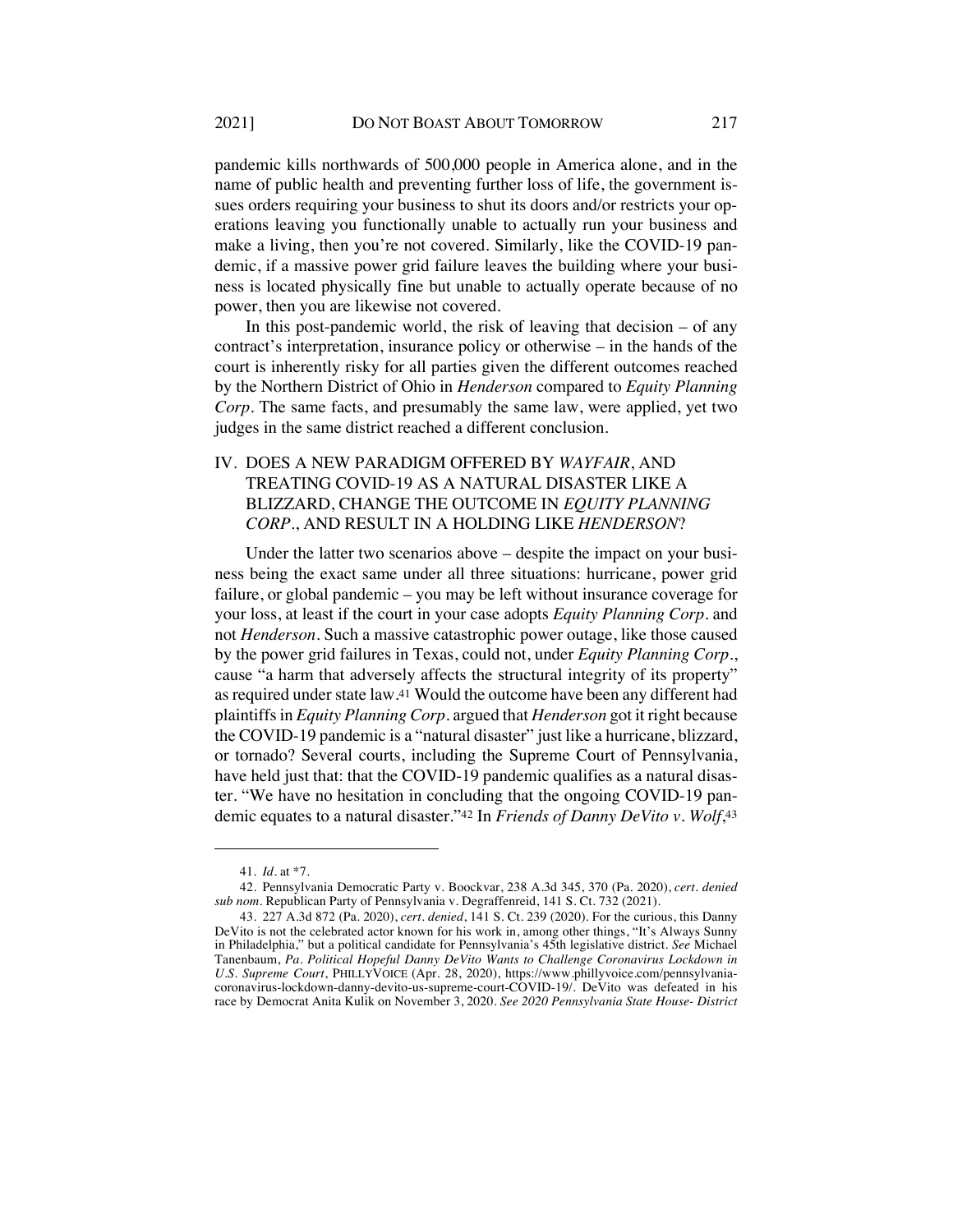the Supreme Court of Pennsylvania discussed, quite convincingly, what COVID-19 had in common with natural disasters like hurricanes or wild fires.

We agree with Respondents that the COVID-19 pandemic qualifies as a "natural disaster" under the Emergency Code for at least two reasons. First, the specific disasters in the definition of "natural disaster" themselves lack commonality, as while some are weather related (e.g., hurricane, tornado, storm), several others are not (tidal wave, earthquake, fire, explosion). To the contrary, the only commonality among the disparate types of specific disasters referenced is that they all involve "substantial damage to property, hardship, suffering or possible loss of life." In this respect, the COVID-19 pandemic is of the "same general nature or class as those specifically enumerated," and thus is included, rather than excluded, as a type of "natural disaster."44

This strikes at the cause of loss issue that the courts in *Henderson* and *Equity Planning Corp.* disagreed on. Are some courts elevating form over function, or, stated a bit differently, isn't a rose by another name just as sweet – or, in these cases, not as sweet? Many of the wild fires that have ravaged parts of the western United States are not "natural" at all; they're man-made. Should that make a difference in whether the fires are a "natural disaster," or should the criteria described in *Friends of Danny DeVito* control whether any given catastrophe is a "natural disaster"? As one September 2020 headline read: "California blaze caused by firework at gender-reveal party."45 Of course, while weather conditions play a role in the proliferation of these wildfires,  $46$ the questions raised in *Friends of Danny DeVito* are critical ones worthy of consideration. When does an event qualify as a natural disaster, and in answering that question, should we really be focusing on commonalities tied to those events – substantial damage to property, hardship, suffering, or possible loss of life?

These cases, collectively, also present another important question. Is the twentieth century concept of property outdated – and dangerous – in a

*<sup>45</sup> Election Results*, USA TODAY, (Jan. 5, 2021), https://www.usatoday.com/elections/results/race/2020-11-03-state\_house-PA-39125/.

<sup>44</sup>*. Friends of Danny DeVito*, 227 A.3d at 888-89.

<sup>45.</sup> In a September 7, 2020 article, it was reported that the El Dorado fire was man-made. "A fire in California that has burned more than 7,000 acres (2,800 hectares) was caused by a firework set off at a 'gender-reveal party', the California Department of Forestry and Fire Protection (Cal Fire) has found." Helen Sullivan, *California Blaze Caused by Firework at Gender-Reveal Party*, GUARDIAN (Sept. 7, 2020), https://www.theguardian.com/us-news/2020/sep/07/california-firecaused-by-explosive-at-gender-reveal-party.

<sup>46.</sup> For a thought-provoking read, see Eliza Barclay, et. al., *California's Recurring Wildfire Problem, Explained*, VOX (Sept. 10, 2020), https://www.vox.com/21430638/california-wildfires-2020-orange-sky-august-complex.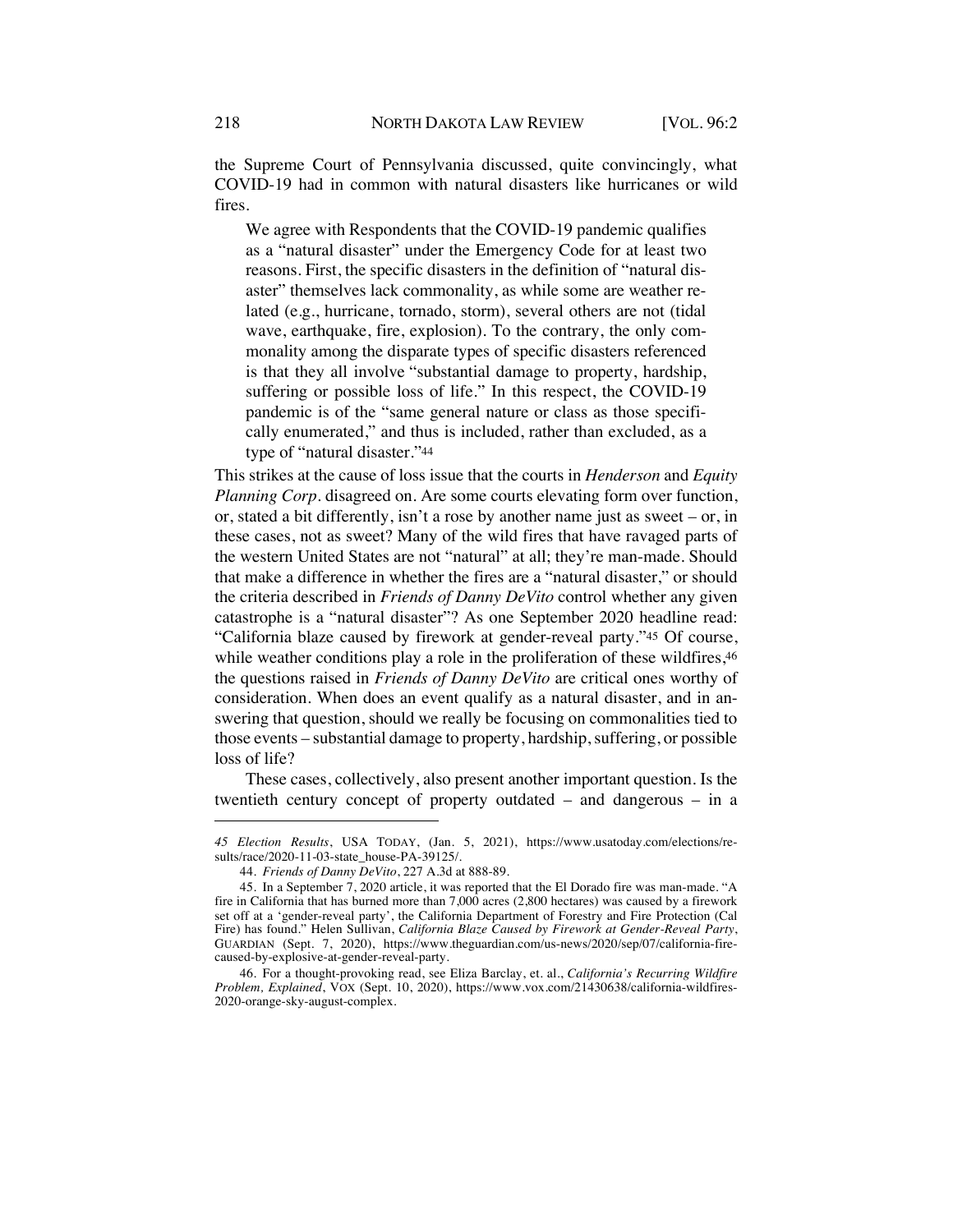twenty-first century post-pandemic world? Ironically, the *South Dakota v. Wayfair, Inc.*<sup>47</sup> case recently decided by the United States Supreme Court arguably supports an updated way of thinking about property that surfaces in these COVID-19 cases. In overruling *Quill Corp. v. North Dakota*,48 the Court in *Wayfair* recognized that we live in the twenty-first century, which reflects a new marketplace that differs from the past.

Further, the real world implementation of Commerce Clause doctrines now makes it manifest that the physical presence rule as defined by *Quill* must give way to the 'far-reaching systemic and structural changes in the economy' and 'many other societal dimensions' caused by the Cyber Age. Though Quill was wrong on its own terms when it was decided in 1992, since then the Internet revolution has made its earlier error all the more egregious and harmful. The *Quill* Court did not have before it the present realities of the interstate marketplace.49

If a physical presence is not required under the Commerce Clause, should we not also update our thinking as to other areas concerning property and the law, like the court did in *Henderson*? The facts in *Henderson*, *Equity Planning Corp.*, and other COVID-19 cases<sup>50</sup> reflect the change in the interstate marketplace discussed in *Wayfair* that requires an updated paradigm. The restaurants in *Henderson* were physically unable to open and operate as a going concern even though their buildings were perfectly fine. The court recognized that. What good is property, though, if a business is unable to actually possess and use the physical space for its intended purpose, like a restaurant, and open to the public? As a result, in *Henderson*, the court held the loss was covered under the same contract terms as in *Equity Planning Corp*. because the governments' orders caused a "direct physical loss of" the restaurant.51 Considering the same, in 2021, the concept of property and physical loss of property should not be confined as *Equity Planning Corp.*

<sup>47.</sup> South Dakota v. Wayfair, Inc., 138 S. Ct. 2080 (2018).

<sup>48.</sup> Quill Corp. v. North Dakota, 504 U.S. 298 (1992).

<sup>49</sup>*. Wayfair*, 138 S. Ct. at 2097 (quoting Direct Mktg. Ass'n v. Brohl, 135 S. Ct. 1124, 1135 (2015) (Kennedy, J., concurring)); *see id.* at 2097 ("In 1992, less than 2 percent of Americans had Internet access. Today that number is about 89 percent. When it decided *Quill*, the Court could not have envisioned a world in which the world's largest retailer would be a remote seller. The Internet's prevalence and power have changed the dynamics of the national economy.") (citations omitted).

<sup>50</sup>*. See, e.g.*, N. State Deli, LLC v. Cincinnati Ins. Co., No. 20-CVS-02569, 2020 WL 6281507 (N.C. Super. Ct. Oct. 09, 2020); Studio 417, Inc. v. Cincinnati Ins. Co., 478 F. Supp. 3d 794 (W.D. Mo. 2020); Perry Street Brewing Co., LLC v. Mut. of Enumclaw Ins. Co., No. 20-2-02212-32, 2020 WL 7258116 (Wash. Super. Ct. Nov. 23, 2020).

<sup>51.</sup> Henderson Rd. Rest. Sys, Inc. v. Zurich Am. Ins*.*, No. 1:20 CV 1239, 2021 WL 168422, at \*10-12 (N.D. Ohio Jan. 19, 2021).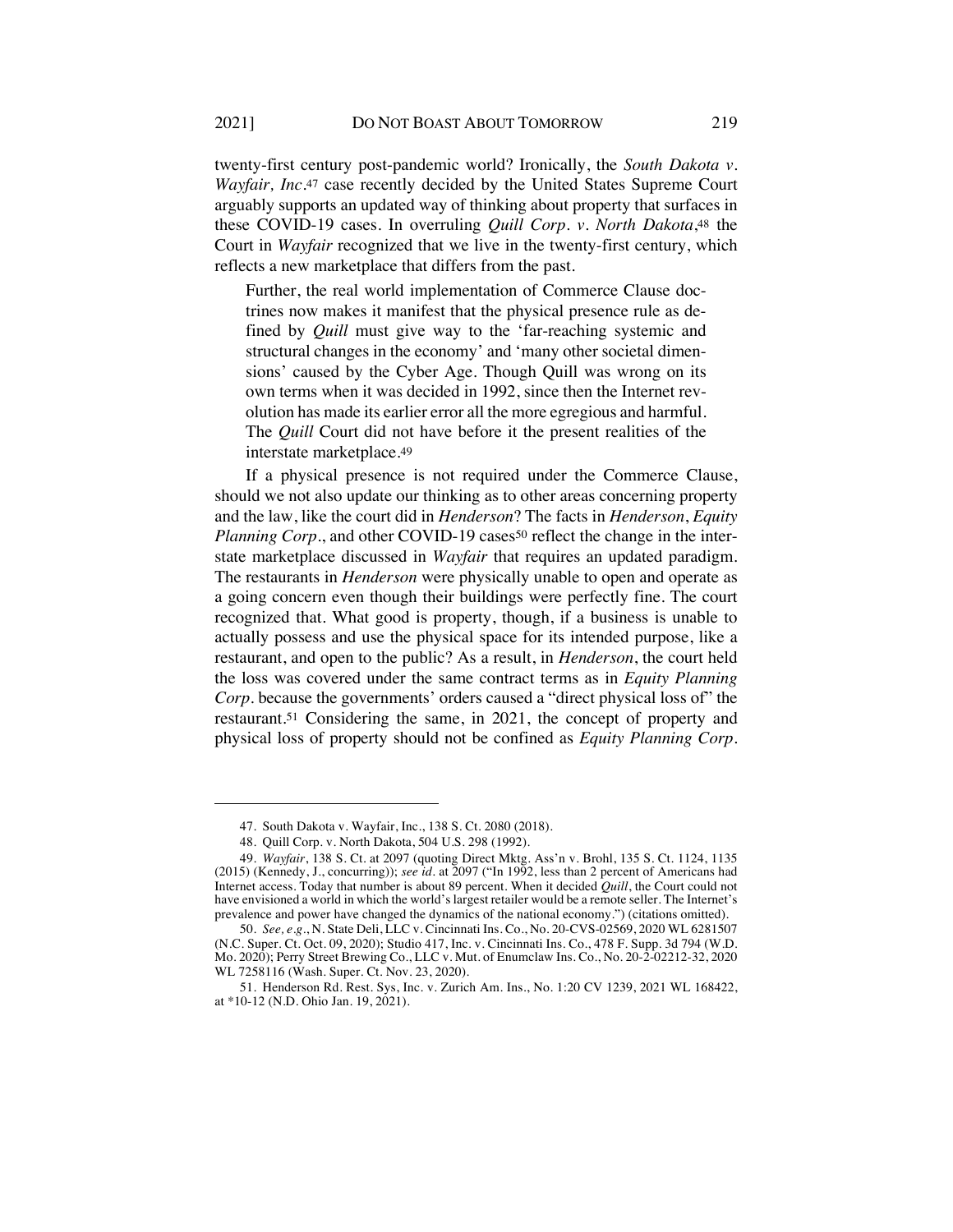would have it for the exact same reasons described by the United States Supreme Court in *Wayfair*.52

This paradigm for viewing property rights in a post-pandemic world acts as a counterbalance of sorts to the powers of government that, as we've seen during the COVID-19 pandemic, have expanded. The issue in *Friends of Danny DeVito* was the legality, both statutorily and constitutionally, of the Pennsylvania governor's Executive Order "compelling the closure of the physical operations of all non-life sustaining business to reduce the spread of [COVID-19]."53 Governor Wolf relied on three statutory grounds for his authority to issue the order.54 The governor, along with the Pennsylvania Department of Community and Economic Development ("DCED"), decided which businesses within the state were "life-sustaining," and could be open, versus those deemed "non-life sustaining" and were forced to close under the

54*. Id.* at 880. The court stated:

*Id.*; *see also id.* at 885 (detailing the Governor's broad-based constitutional and statutory powers, and "[p]rimary responsibility for protecting the public safety and welfare of the people of Pennsylvania in times of actual and imminent disasters where public safety and welfare are threatened. As such, the Governor is vested with broad emergency management powers under the Emergency Code.").

<sup>52.</sup> For example, many law firms are moving away from actual physical paper files. The idea of a "paperless law practice" has been around for years, only gaining traction because of the pandemic. *See* Paul Walker, *Could the Pandemic Finally Deliver a Paperless Law Firm*?, LAW (Nov. 23, 2020, 7:00 AM), https://www.law.com/legaltechnews/2020/11/23/could-the-pandemic-finallydeliver-a-paperless-law-firm/. Many businesses, including the likes of Twitter and Microsoft, are also liberalizing their work from home policies in the wake of this pandemic. *See* Samantha Subin, *The New Negotiation over Job Benefits and Perks in Post-Covid Hybrid Work*, CNBC (Apr. 23, 2021, 3:50 PM), https://www.cnbc.com/2021/04/23/how-post-covid-hybrid-work-will-change-jobbenefits-perks.html. With the movement from paper to the cloud, and more employees working from home, it begs the question, do these digital documents now have less value than their physical paper counterparts. Are these documents no longer "property" because there is not a hard, physical copy of them sitting somewhere in a file at the office. If a cyberattack like the one that shutdown the Colonial Pipeline in May 2021 hits a law firm or business like Microsoft, thus leaving them unable to access their documents that exist only in the digital form, those businesses could suffer devastating losses. Those losses, then, notwithstanding any other exception in a policy, could arguably be not covered as there was no actual physical damage to the digital documents under the rationale applied in *Equity Planning Corp*. Similarly, the impacted business's physical premises could be fine without any damages, but the company still unable to operate because they were deprived of access to critical parts of their business in the form of their technology.

<sup>53.</sup> Friends of Danny DeVito v. Wolf, 227 A.3d 872, 876 (Pa. 2020). The court noted: In their Emergency Application, Petitioners contend that the Governor lacks any statutory authority to issue the Executive Order and further claim that it violates their constitutional rights under the United States and Pennsylvania Constitutions. Petitioners claim that the Executive Order places businesses throughout Pennsylvania at extreme risk of financial hardship and threatens the jobs of hundreds of thousands of our citizens. *Id.* at 883.

In issuing the Executive Order, the Governor invoked three statutory grounds for his and his administration's authority to do so: the Emergency Management Services Code (the 'Emergency Code'), 35 Pa.C.S. § 7101-79a31; sections 532(a) and 1404(a) of the Administrative Code, 71 P.S. § 532; 71 P.S. § 1403(a); and the Disease Prevention and Control Law (the 'Disease Act'), 35 P.S. § 521.1-521.25.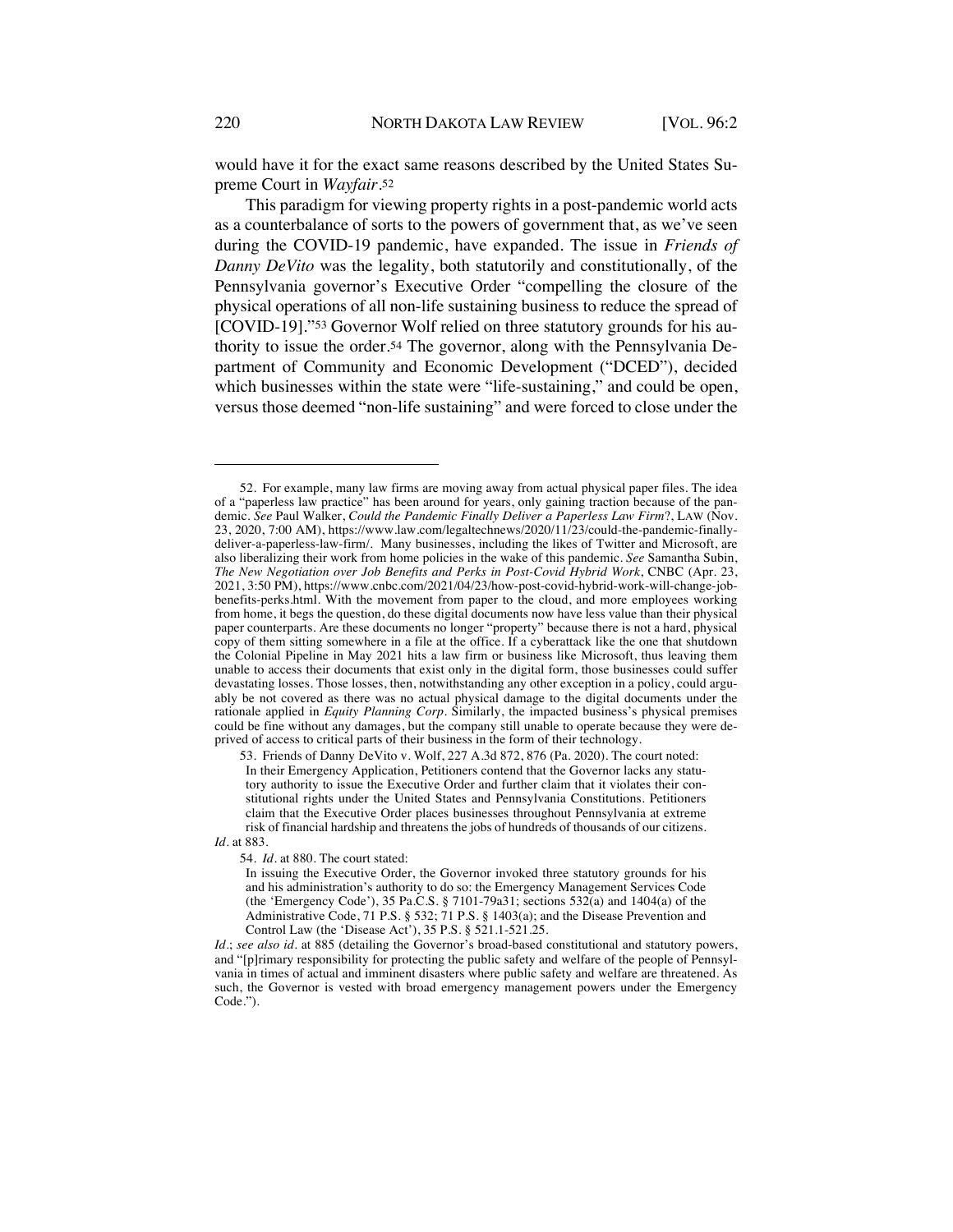order.55 To highlight the flexibility and arbitrariness of what businesses were subject to regulation or closure versus which ones continued without restriction, consider this. In some states, like New York, liquor stores and farmer's markets were considered essential businesses that could remain open during some of the worst days of the COVID-19 pandemic, while those businesses deemed non-essential, like realtors or shopping malls, could not.56 So, tipping a few glasses of Bourbon and picking up some fresh vegetables at the farmer's market was okay, but shopping for a new pair of sunglasses at the mall was out of bounds.

Both the Cities of Philadelphia and Pittsburgh filed amicus curiae briefs supporting Governor Wolf's order.<sup>57</sup> Governor Wolf, like several of his counterparts across the country, argued that Pennsylvania's Constitution and state law tasked the executive branch with responding to public health emergencies and gave him broad powers to do just that.58 In exercising jurisdiction, the Supreme Court of Pennsylvania, like its judicial counterparts that have addressed COVID-19 related cases, noted the high stakes involved. "We agree that this case presents issues of immediate and immense public importance impacting virtually all Pennsylvanians and thousands of Pennsylvania businesses, and that continued challenges to the Executive Order will cause further uncertainty."59

Critical to the Court's analysis were Governor Wolf's broad statutory powers during "disaster situations" under Pennsylvania law, including the power to "issue, amend and rescind executive orders, proclamations and regulations which shall have the force and effect of law."60 The petitioners argued that the executive's emergency powers in response to a pandemic like

<sup>55</sup>*. Id.* A summary of the petitioners' backgrounds underscores the economic and life impacts that COVID-19 wreaked on lives all across our country. *Id.* at 881. Like the restaurateurs in *Henderson*, petitioner Gregory could not effectively conduct her real estate business from home, and DeVito, a candidate for political office that was challenging an incumbent was hampered in campaign efforts because the incumbent's offices could remain open. While *Friends of Danny DeVito* and *Henderson* involved different legal issues brought on by COVID-19, it underscores how farreaching its impacts were on our society in addition to the death toll and heartbreak suffered by many thousands of families.

<sup>56</sup>*. Governor Cuomo Issues Guidance on Essential Services Under the 'New York State on PAUSE' Executive Order*, N.Y. STATE (Mar. 20, 2020), https://www.governor.ny.gov/news/governor-cuomo-issues-guidance-essential-services-under-new-york-state-pause-executive-order [hereinafter *Governor Cuomo Issues Guidance on Essential Services*].

<sup>57</sup>*. Friends of Danny DeVito*, 227 A.3d at 882-83 ("The City of Pittsburgh indicates that even though the southwest region of Pennsylvania has eighteen hospitals, the rapid spread of COVID-19 would likely lead to an overwhelming of the health care resources available to Pittsburghers and residents of the surrounding areas.").

<sup>58</sup>*. Id.* at 883; *see also id.* at 886 ("The broad powers granted to the Governor in the Emergency Code are firmly grounded in the Commonwealth's police power.").

<sup>59</sup>*. Id.* at 884.

<sup>60</sup>*. Id*. at 885 (citing 35 PA. CONS. STAT. § 7301(b)); *see also id.* at 886 (detailing the specific powers of the executive breach once a "state of disaster emergency" is declared). It should be noted that there is a "counterbalance" to the governor's broad authority, including a 90-day time limit on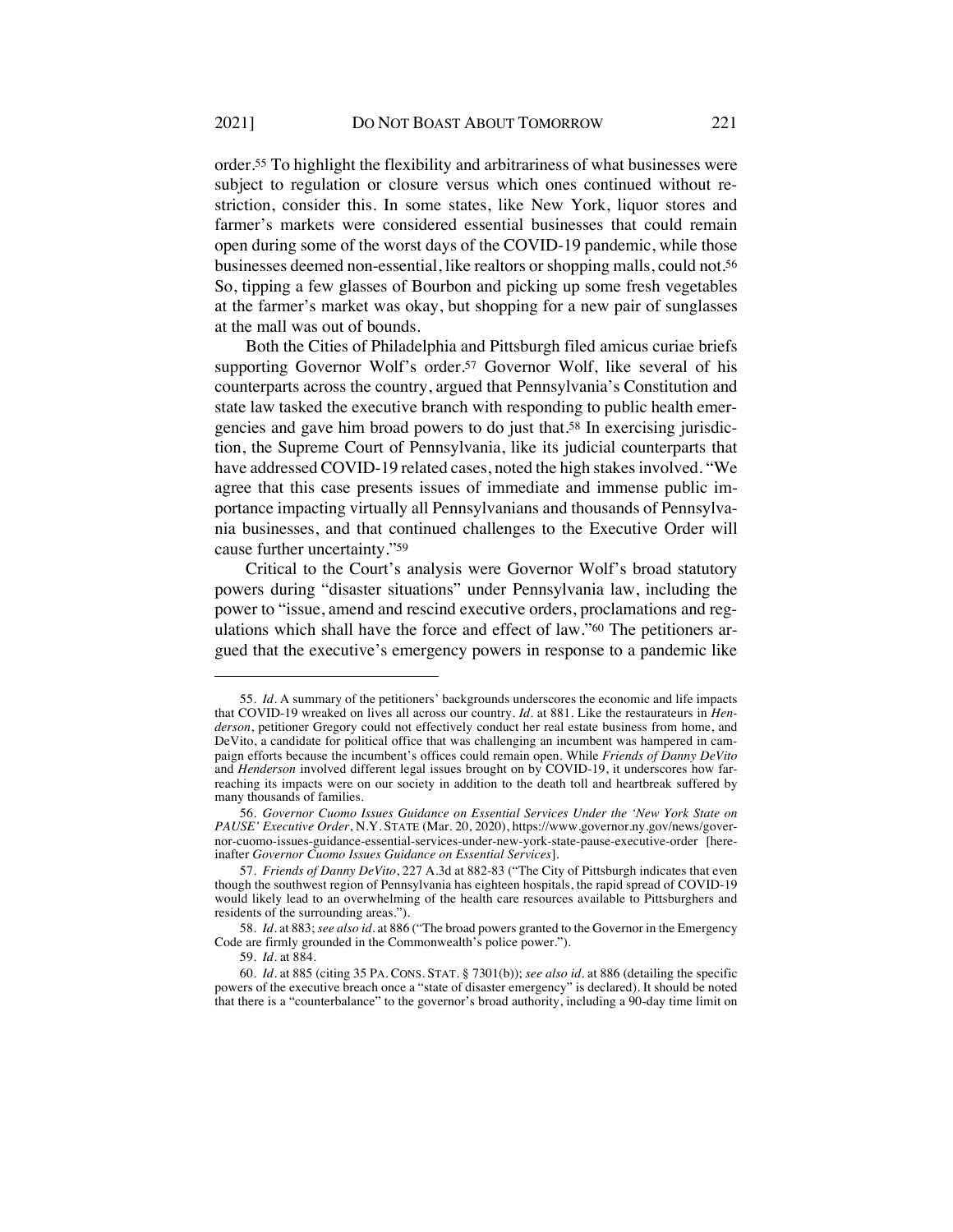COVID-19, even if such powers applied to COVID-19 and its aftermath, did not allow the governor to close their businesses.61 When analyzing the scope of the Governor's powers, the court looked to the definitions of the relevant statutory terms at play, including "disasters." Pennsylvania's Emergency Code defined "disaster" as "a man-made disaster, natural disaster or warcaused disaster."62 The petitioners argued COVID-19 was not a natural disaster as defined by statute because, among other reasons, "viral illness is not included in the list of applicable disasters," so "COVID-19 cannot be a natural disaster because it is not of the same type of those on the list."63

The determinative question before the Pennsylvania Supreme Court was summed up thusly by the court:

It is beyond dispute that the COVID-19 pandemic is unquestionably a catastrophe that 'results in . . . hardship, suffering or possible loss

63*. Id.* at 888.

any state of emergency unless renewed by the governor, and the legislature's ability to "terminate a state of disaster emergency at any time." *Id.* That 90-day time limit, and the Pennsylvania Legislature's powers vis-a-vie Governor Wolf to legislatively declare an end to the COVID-19 disaster emergency, ended up before the Supreme Court of Pennsylvania in *Wolf v. Scarnati*, 233 A.3d 679 (Pa. 2020). In *Scarnati*, "The Pennsylvania Senate and the Pennsylvania House of Representatives adopted a concurrent resolution ordering the Governor to terminate the [COVID-19] disaster emergency." *Id*. at 685. The issue was whether the Legislature's concurrent resolution was "[s]ubject to the presentment requirement embodied in the Pennsylvania Constitution. In common parlance, the question is whether H.R. 836 is subject to the Governor's veto power." *Id*. at 687. The court held that the concurrent resolution was a "legal nullity," *see id.* at 707, because it was not presented to Governor Wolf. "Thus, when the legislature seeks to 'act on behalf of the state' by way of concurrent resolution, that resolution must be presented to the Governor.'" *Id*. at 689. The court held that:

Based upon the plain text of the statute and upon our canon counseling against the invalidation of statutes on constitutional grounds where possible, we hold that Section 7301(c)'s provision allowing the General Assembly to terminate a state of disaster emergency by concurrent resolution requires presentment of that resolution to the Governor. Because the General Assembly did not present H.R. 836 to the Governor for his approval or veto, the General Assembly did not comply with its own statutory direction in Section 7301(c).

*Id*. at 698-99. The decision in *Scarnati* is a fascinating one worth a separate article in and of itself discussing what have become tense relationships and pitched political battles in many states – harkening back to the founders' battles between the Federalists and anti-Federalists concerning separation of powers, and checks and balances between the executive and legislative branches – including North Dakota and Minnesota, related to COVID-19 executive orders and disaster declarations. For example, as noted in a January 7, 2021 article, "A sweeping bill sponsored by Sen. Janne Myrdal [], would constrict the governor's wide-ranging emergency authority." Adam Willis & Jeremy Turley, *North Dakota Lawmakers Aim to Curb Governor's Emergency Powers, Executive Orders*, GRAND FORKS HERALD (Jan. 7, 2021, 3:48 PM), https://www.grandforksherald.com/news/government-and-politics/6831622-North-Dakota-lawmakers-aim-to-curb-governors-emergency-powersexecutive-orders.

<sup>61</sup>*. Friends of Danny DeVito*, 227 A.3d at 887.

<sup>62</sup>*. Id.* (quoting 35 PA. CONS. STAT. § 7102).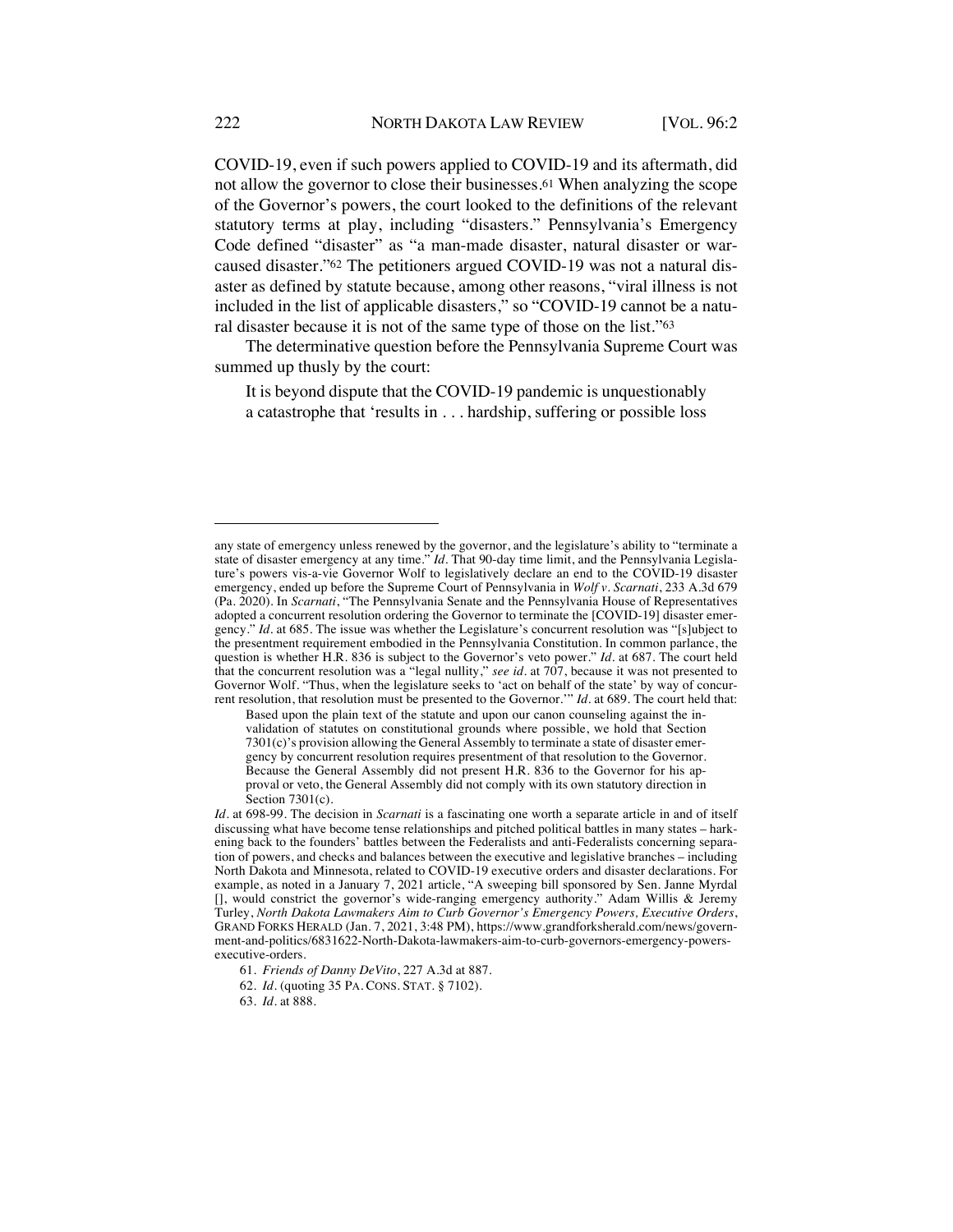of life.' The issue, then, is whether it nevertheless may not be classified as a 'natural disaster' caused by unforeseen factors based upon the application of the doctrine of ejusdem generis.64

As noted earlier, the court agreed with the Governor, holding that COVID-19 qualified as a "natural disaster" under Pennsylvania law.65 The court emphasized the sheer magnitude of the devastation caused by the COVID-19 pandemic in classifying it as a natural disaster subject to action under the executive's authority. "The COVID-19 pandemic is, by all definitions, a natural disaster and a catastrophe of massive proportions. Its presence in and movement through Pennsylvania triggered the Governor's authority under the Emergency Code."66 This holding, and rationale, echoes *Henderson*. If something – any event, whether a pandemic or otherwise – kills more than 500,000 Americans, like COVID-19 has, how can you not call it a natural disaster under any definition of that term?67 In future cases involving COVID-19 or any other large-scale disaster, parties should take these holdings, particularly their analyses involving the magnitude of the disaster in terms of its impact on the law, into account.

What also jumps out in these cases is the diametrically opposed arguments of the petitioners in *Friends of Danny DeVito* compared to *Henderson and Equity Planning Corp*. In *Henderson* and *Equity Planning Corp*., the businesses stressed the catastrophic nature of how the pandemic impacted their ability to operate.68 Conversely, in *Friends of Danny DeVito*, the petitioners urged the court to allow them to operate their businesses and political

<sup>64</sup>*. Id.* The court went on to give its definition of ejusdem generis. "Under the statutory construction doctrine of ejusdem generis ('of the same kind or class'), where general words follow the enumeration of particular classes of persons or things, the general words will be construed as applicable only to persons or things of the same general nature or class as those enumerated." *Id.*

<sup>65</sup>*. Id.* at 889. The court further held that, "Ejusdem generis must yield in any instance in which its effect would be to confine the operation of a statute within narrower limits than those intended by the General Assembly when it was enacted." *Id.* (citing Dep't of Assess. & Tax. v. Belcher, 553 A.2d 691, 696 (Md. 1989)).

<sup>66</sup>*. Id.*

<sup>67.</sup> One could argue that only a natural disaster or catastrophe of the greatest magnitude warrants a \$1.9 trillion relief bill, like the one signed by President Joe Biden on March 11, 2021, and the \$2.2 trillion relief bill signed by President Donald Trump on March 27, 2020. "This historic legislation is about rebuilding the backbone of the country," said Biden in signing the legislation into law. Jacob Pramuk, *Biden Signs \$1.9 Trillion Covid Relief Bill, Clearing Way for Stimulus Checks, Vaccine Aid*, CNBC (Mar. 11, 2021, 12:30 PM), https://www.cnbc.com/2021/03/11/biden-1point9-trillion-covid-relief-package-thursday-afternoon.html; *see* Emily Cochrane & Sheryl Gay Stolberg, *\$2 Trillion Coronavirus Stimulus Bill Is Signed Into Law*, N.Y. TIMES (Mar. 27, 2020), https://www.nytimes.com/2020/03/27/us/politics/coronavirus-house-voting.html. The stimulus bill signed by President Trump was the largest stimulus package in United States history. *See* Jordan Fabian & Justin Sink, *Trump Signs \$2 Trillion Virus Bill, Largest Ever U.S. Stimulus*, BLOOMBERG (Mar. 27, 2020, 3:32 PM), https://www.bloomberg.com/news/articles/2020-03-27/trump-signs-2 trillion-virus-bill-largest-ever-u-s-stimulus.

<sup>68</sup>*. See* Henderson Rd. Rest. Sys, Inc. v. Zurich Am. Ins*.*, No. 1:20 CV 1239, 2021 WL 168422, at \*1 (N.D. Ohio Jan. 19, 2021); Equity Plan. Corp. v. Westfield Ins. Co., No. 1:20-CV-01204, 2021 WL 766802, at \*1 (N.D. Ohio Feb. 26, 2021).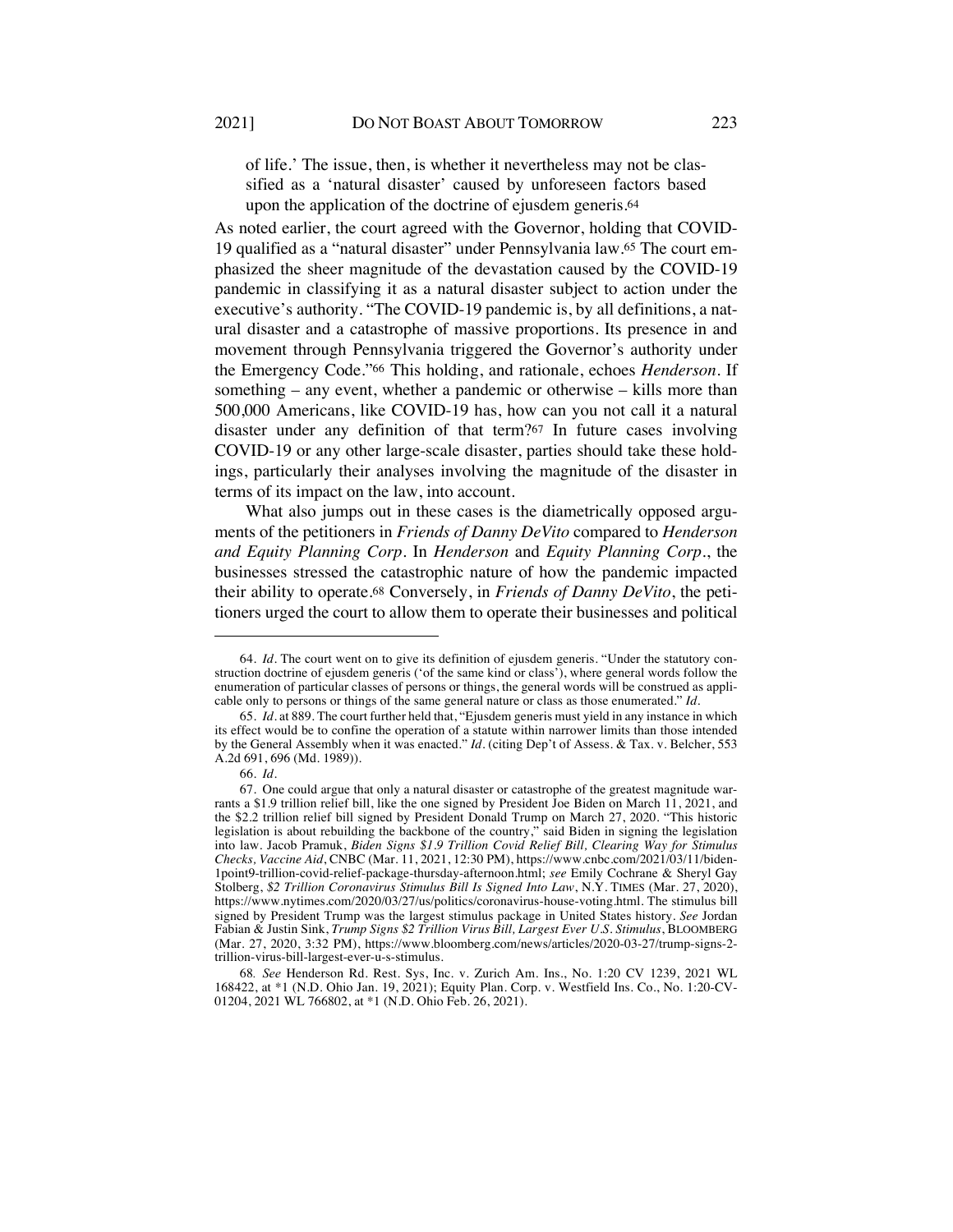campaign, arguing the governor's order violated the law, in part, because the pandemic was not a natural disaster.69

Like *Henderson*, the *Friends of DeVito* court rejected the sort of cramped analysis later done by Judge Barker where she relied on what she found to be the absence of any direct physical and structural limitations related to the virus in *Equity Planning Corp*. The Pennsylvania businesses argued that even if COVID-19 was a "disaster," their businesses were not physically declared a "disaster area" and that there had "been no disasters in the areas in which their businesses are located."70 The court disagreed, pointing out the flaw in the petitioners' reasoning. Real property is vital to the virus's existence. "More fundamentally, Petitioners' argument ignores the nature of this virus and the manner in which it is transmitted. . . . Thus, any location (including Petitioners' businesses) where two or more people can congregate is within the disaster area."71 The proliferation of the virus and why it has had such a prolonged impact on all aspects of our daily lives and society is its physical nature and its physical impacts, whether on the human body or real property.72 Think social distancing, wearing masks, virtual school, Zoom meetings, and attendance limits at everything from sporting events at the Fargodome and Alerus Center to President Biden's April 29, 2021 remarks to a Joint Session of Congress.73 The proliferation of the virus and its impacts is why the United States Congress passed over \$4.0 trillion in relief in the form of the two COVID-19 relief bills signed by Presidents Biden and Trump.74

If you are deprived of the ability to operate your business by a government order preventing you from actually opening to the public, your property is undeniably impacted. You have suffered a physical loss of your property. The Paycheck Protection Program, popularly called PPP, is direct evidence of that.75 Even the United States Department of the Treasury's website touts

<sup>69</sup>*. Friends of Danny DeVito*, 227 A.3d at 888.

<sup>70</sup>*. Id.* at 889.

<sup>71</sup>*. Id.* at 889-90.

<sup>72.</sup> The CDC's guidance on how to protect yourself from Covid-19 focuses on physical actions and interactions, like staying 6 feet apart from others, avoiding crowds and poorly ventilated spaces, washing your hands often, and getting the vaccine. *See How to Protect Yourself & Others*, CDC (Mar. 8, 2021), https://www.cdc.gov/coronavirus/2019-ncov/prevent-getting-sick/prevention.html.

<sup>73.</sup> It should be noted that, in certain situations, attendance restrictions must be balanced against the United States Constitution. In November 2020, the United States Supreme Court struck down New York's 10-and-25 person occupancy limits on attendance at religious services as violating the First Amendment's protection on the free exercise of religion. *See* Roman Cath. Diocese of Brooklyn v. Cuomo, 141 S. Ct. 63, 66-69 (2020).

<sup>74</sup>*. See* Pramuk, *supra* note 67; Cochrane & Stolberg, *supra* note 67; Fabian & Sink, *supra*  note 67.

<sup>75.</sup> For example, in its statement applauding the United States Senate passing the Paycheck Protection Program extension in March 2021, the U.S. Chamber of Commerce described the situation faced by many businesses:

This bipartisan legislation comes at a time when small business owners are still grappling with the economic effects of the pandemic and extending the Paycheck Protection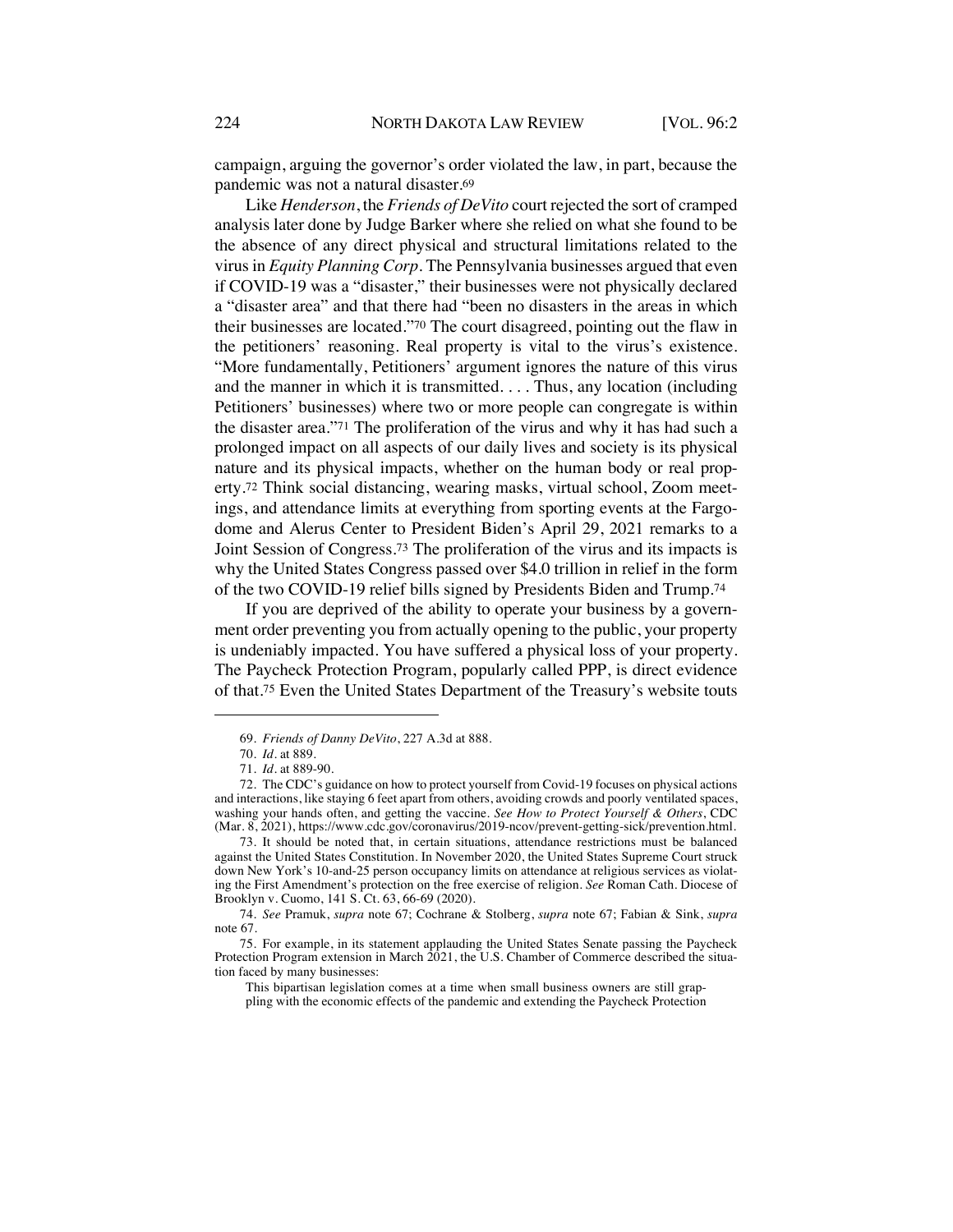PPP as "providing small businesses with the resources they need to maintain their payroll, hire back employees who may have been laid off, and cover applicable overhead."76 The scope of government intervention serves to underscore that this pandemic has much in common with those other catastrophic disasters emphasized in *Friends of Danny DeVito*, which, as noted by *Henderson*, have left businesses unable to open their doors. That is why the paradigm offered by *Wayfair* for thinking about the twenty-first century marketplace as it relates to property and business in the wake of COVID-19 is so critically important.

#### V. PROPERTY IS NOT JUST PHYSICAL POSSESSION

The right to use your property as you see fit within, of course, the confines of the law, is fundamental to the very concept of owning property. It is quintessential to that proverbial bundle of sticks that is property ownership that we can actually use our property. "The 'bundle of sticks' metaphor often is used to describe property, with each stick representing a right, privilege,

Program, even for just a short time to exhaust existing funding, will help some of the small businesses that need it most. Data from last week's MetLife & U.S. Chamber of Commerce Small Business Index showed that 59% of small businesses still feel as though it will take more than six months for normalcy to return.

*U.S. Chamber Applauds Senate Passage of Paycheck Protection Program Extension*, U.S. CHAMBER OF COM. (Mar. 25, 2021, 2:15 PM), https://www.uschamber.com/press-release/us-chamber-applauds-senate-passage-of-paycheck-protection-program-extension. Likewise, the American Bankers Association released a statement applauding the bipartisan support for the PPP extension:

We applaud members of the House and Senate for passing the Paycheck Protection Program Extension Act with strong bipartisan support and urge President Biden to quickly sign it into law. This legislation will help ensure that small businesses that have already applied for a PPP loan will be able to get that loan processed, rather than risk seeing this program end before their paperwork can be completed. It will also provide more time for still-struggling small businesses that have not yet applied for a PPP loan to do so. Banks of all sizes have stepped up during the pandemic to strongly support this unprecedented program and deliver more than \$675 billion in PPP loans to small businesses, helping to support millions of jobs in the process.

Rob Nichols, *ABA Statement on Legislation to Extend Paycheck Protection Program*, ABA (Mar. 25, 2021), https://www.aba.com/about-us/press-room/press-releases/aba-statement-on-legislationto-extend-paycheck-protection-program.

<sup>76</sup>*. See The CARES Act Provides Assistance to Small Business*, U.S. DEP'T OF TREASURY, https://home.treasury.gov/policy-issues/cares/assistance-for-small-businesses (last visited Mar. 26, 2021). The Department of the Treasury further explains at its website that,

The Paycheck Protection Program established by the CARES Act, is implemented by the Small Business Administration with support from the Department of the Treasury. This program provides small businesses with funds to pay up to 8 weeks of payroll costs including benefits. Funds can also be used to pay interest on mortgages, rent, and utilities.

*Id.* These benefits, like paying interest on mortgages, rent, and utilities are directly related to physical property, and the fact that many small businesses were unable to physically use their property due to the COVID-19 pandemic.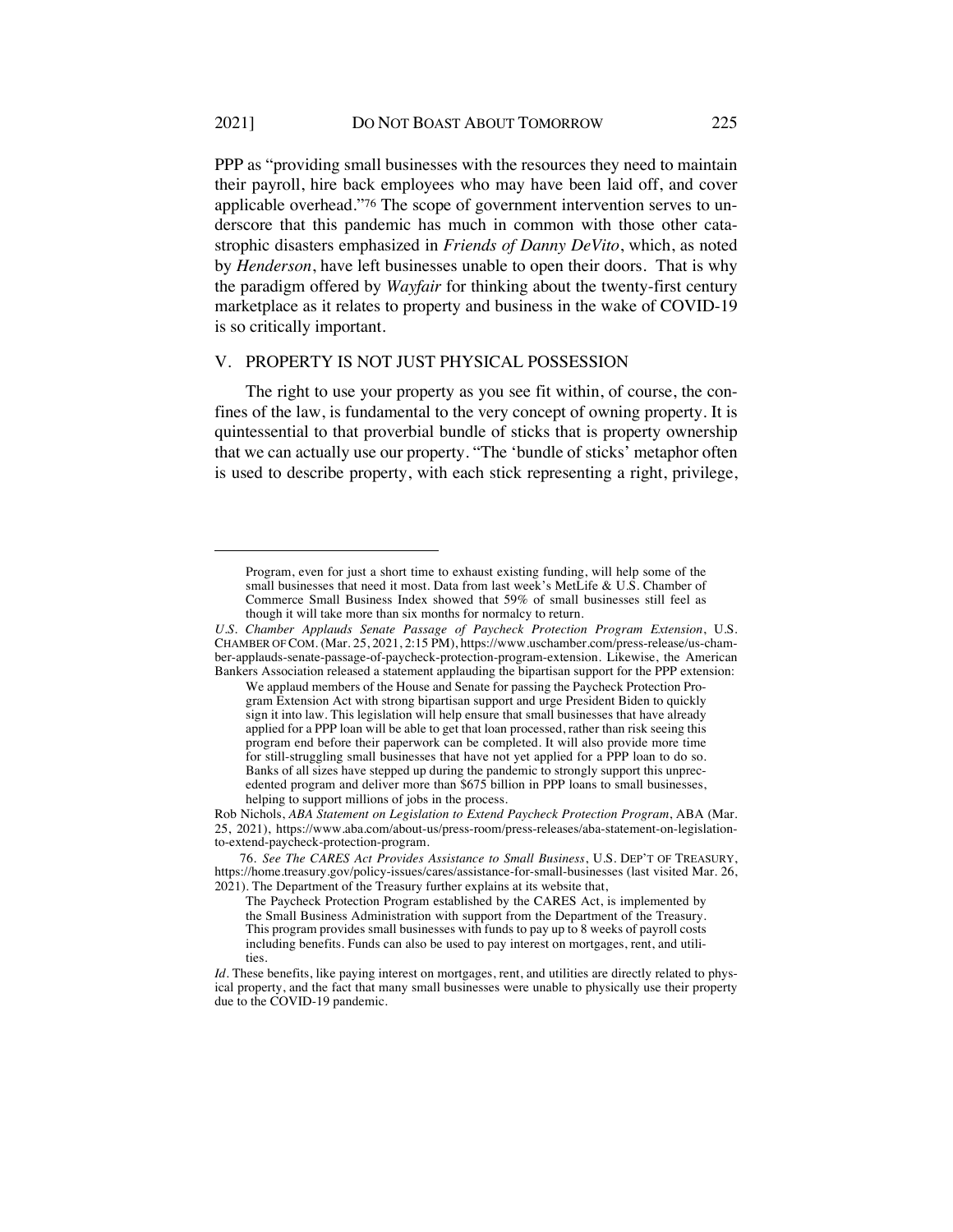power or immunity."77 What good is your property if you're unable to use it? The concept of property and your legal rights and interests to property are not limited to merely owning a physical thing. Nor should it be, particularly in the twenty-first century. It is the rights incumbent upon the ownership of that property that must be acknowledged and protected.

The word "property" has multiple meanings. Sometimes "property" is used simply to refer to the physical object in question—that is, the thing itself. Other times, the word "property" is used with greater accuracy to "to denote the legal interest (or aggregate of legal relations) appertaining to such physical object." When used in the latter sense, "property" is composed of a "complex aggregate of rights (or claims), privileges, powers, and immunities."78

As succinctly stated by one California court, the term "property" and its inherent "rights, privileges, powers and immunities include the possession, use and disposition of the thing."79 Or, "[s]tated another way, 'property' is the sum of all the legally recognized rights, privileges, powers and immunities incident to ownership of the thing."80

While courts are tasked, sometimes unenviably, with weighing competing interests, what emerges in comparing these COVID-19 related cases – particularly in a 2021, post-pandemic marketplace – is the idea that property and all of its rights, privileges, powers, and immunities should not be constrained by the idea of property as a finite physical location and nothing more.81 This was recognized in *North State Deli, LLC v. Cincinnati Ins. Co.*, where the court explained that the right to use property for its intended purpose was fundamental to the right to possess the property:

<sup>77.</sup> Pac. Gas & Elec. Co. v. Hart High-Voltage Apparatus Repair & Testing Co., 226 Cal. Rptr. 3d 631, 639 (Cal. Ct. App. 2017) (citing Christopher Wonnell, *Replacing the Unitary Principle of Unjust Enrichment*, 45 EMORY L.J. 153, 196 (1996)).

<sup>78</sup>*. Pac. Gas & Elec. Co.*, 226 Cal. Rptr. 3d at 639 (quoting Wesley Hohfeld, *Some Fundamental Legal Conceptions as Applied in Judicial Reasoning* 26 YALE L.J. 710, 746 (1917)) (citations omitted).

<sup>79</sup>*. Id.*

<sup>80</sup>*. Id.* (citing Dickman v. Commissioner, 465 U.S. 330, 334 (1984)).

<sup>81.</sup> It should be noted that the government's actions in *Friends of Danny DeVito* were not a takings without just compensation in violation of the Fifth Amendment to the United States Constitution and Article I, Section 10 of the Pennsylvania Constitution. Friends of Danny DeVito v. Wolf, 227 A.3d 872, 895 (Pa. 2020). The petitioners' takings claim was rejected by the court because of the distinction between the state exercising its police powers and a takings accomplished under the state's eminent domain authority. *Id.* "Respondents point out that there is a critical distinction between the exercise of the police power, as here, and takings pursuant to eminent domain." *Id.* at 893. Relying on this distinction, the court held the State's actions in addressing COVID-19 were "a classic example of the use of the police power to 'protect the lives, health, morals, comfort, and general welfare of the people." *Id.* at 896 (quoting Manigault v. Springs, 199 U.S. 473, 480 (1905)).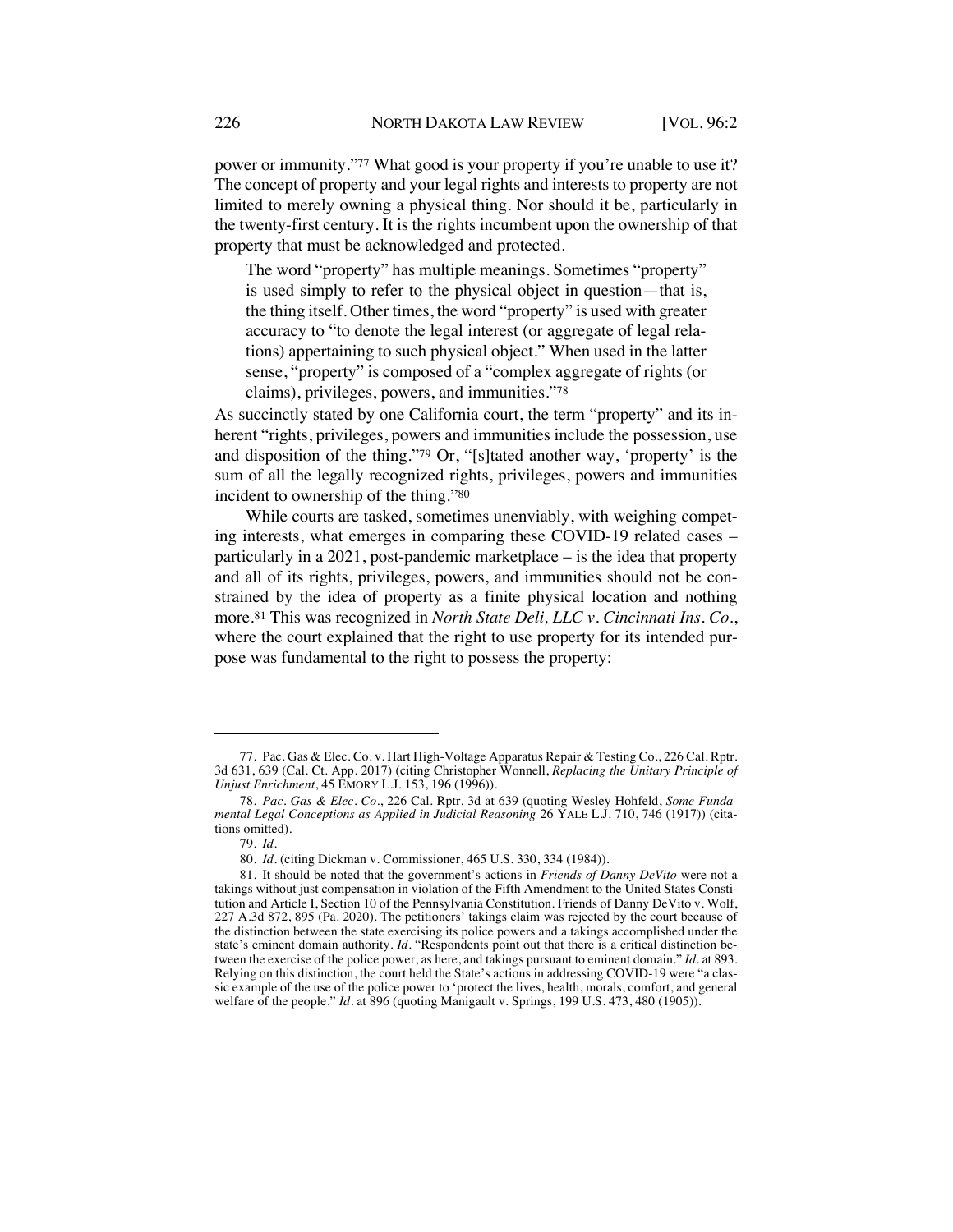Applying these definitions reveals that the ordinary meaning of the phrase "direct physical loss" includes the inability to utilize or possess something in the real, material, or bodily world, resulting from a given cause without the intervention of other conditions. In the context of the Policies, therefore, "direct physical loss" describes the scenario where businessowners and their employees, customers, vendors, suppliers, and others lose the full range of rights and advantages of using or accessing their business property. This is precisely the loss caused by the Government Orders. Plaintiffs were expressly forbidden by government decree from accessing and putting their property to use for the income-generating purposes for which the property was insured. These decrees resulted in the immediate loss of use and access without any intervening conditions. In ordinary terms, this loss is unambiguously a "direct physical loss," and the Policies afford coverage.<sup>82</sup>

The legal concept of property – that bundle of sticks – is not limited to the mere act of actually possessing property, but the rights and inherent privileges that ownership entails. The sword pierces both sides of business owners with the limited holding of what "direct physical loss of or damage to" property was in *Equity Planning Corp.* and the government's ability to close and restrict the use of one's property in emergency situations for the legitimate reason of protecting public health as held in *Friends of Danny DeVito*.83 To put it bluntly, for many businesses, you're damned if you, damned if you don't. With the challenges presented by a post-pandemic world coupled with the realities of the emerging "interstate marketplace" as described in *Wayfair*, the law should give consideration, or at least some level of protection, to business owners who are fighting their insurance company on one side, the government on the other, all while dealing with a natural disaster like COVID-19 (or a major electric grid failure, etc.) in trying to make payroll and avoid financial ruin.

Of course, the same principles of law still hold steadfast whether interpreting coverage provisions in an insurance contract, like *Henderson*, the ability of the state to order businesses closed under its statutory emergency

<sup>82.</sup> N. State Deli, LLC, v. Cincinnati Ins. Co., No. 20-CVS-02569, 2020 WL 6281507, at \*3 (N.C. Super. Ct. Oct. 7, 2020).

<sup>83</sup>*. See Friends of Danny DeVito*, 227 A.3d 872 at 890 ("Under the exigencies created by the spread of the coronavirus and the critical interests of the public, generally, Petitioners cannot prevail in their arguments. As to the predicate requirements that the interests of the public justify the Governor's assertion of its authority, the nature of this emergency supports it."); *Id*. at 892 ("Faced with protecting the health and lives of 12.8 million Pennsylvania citizens, we find that the impact of the closure of these businesses caused by the exercise of police power is not unduly oppressive. The protection of the lives and health of millions of Pennsylvania residents is the sine qua non of a proper exercise of police power.").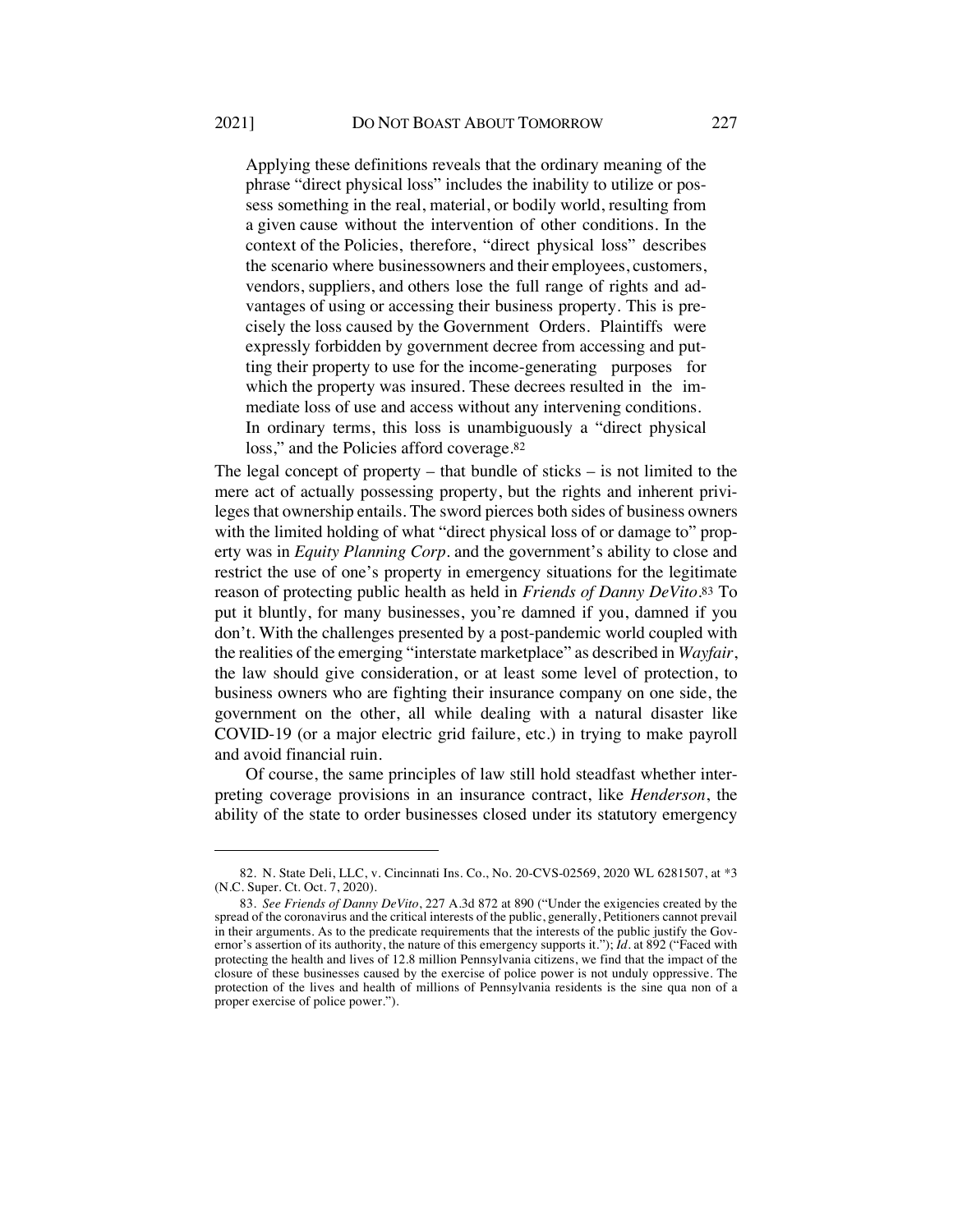powers in *Friends of Danny DeVito*, or when examining if a force majeure clause excuses contractually-obligated performance due to COVID-19.

## VI. FROM FORCED SHUTDOWN TO FORCE MAJEURE, WHEN IS FAILURE TO PERFORM UNDER A CONTRACT EXCUSED BY COVID-19?

The short answer is that like any other contract term, courts – at least in North Dakota – will interpret a contract and any force majeure clause to give effect to the parties' intent.84 A force majeure clause is "[a] contractual provision allocating the risk of loss if performance becomes impossible or impracticable, especially as a result of an event or effect that the parties could not have anticipated or controlled."85 It seems, then, under this definition of force majeure from *Pennington v. Continental Resources, Inc.* and *Entzel v. Moritz Sport and Marine*, that COVID-19 would qualify as a force majeure event given how some courts, like the Pennsylvania Supreme Court, have described it as a natural disaster. By their definition, natural disasters are beyond the control of the contracting parties. But this question, whether COVID-19 qualifies as a force majeure event, deserves its own discussion and closer attention. While COVID-19 may be a natural disaster, we must ask whether COVID-19 actually prevented performance of the subject contract, or whether a party has other reasons for wanting out of the contract and is using disaster as a pretext.

Fortunately, or unfortunately, depending on your perspective and whether you were a New York art dealer or the auction house that agreed to sell a painting, COVID-19, absent a fairly narrow or restrictive force majeure clause, qualifies as a force majeure event. In *JN Contemporary Art LLC v. Phillips Auctioneers LLC*,<sup>86</sup> the United States District Court for the Southern District of New York dismissed the plaintiff art dealer's breach of contract claim against the defendant auction house, holding that COVID-19 and the resulting government restrictions qualified as a force majeure event excusing performance under the parties' agreement.87 In June 2019, JN Contemporary Art ("JN") entered into an agreement with an auction house, Phillips Auctioneers ("Phillips"), to sell a painting by artist Rudolf Stingel (the "Stingel

<sup>84.</sup> Pennington v. Cont'l Res., Inc., 2019 ND 228, II 9-16, 932 N.W.2d 897.

<sup>85</sup>*. Id.* ¶ 12 (quoting Entzel v. Moritz Sport and Marine, 2014 ND 12, ¶ 7, 841 N.W.2d 774).

<sup>86.</sup> No. 20-CV-4370, 2020 WL 7405262 (S.D.N.Y. Dec. 16, 2020).

<sup>87</sup>*. JN Contemp. Art LLC*, 2020 WL 7405262, at \* 13. JN brought several other causes of action. *Id.* at \*5. For our purposes, we're concerned with JN's breach of contract claim. The elements, under New York law, for breach of contract are: "(i) the formation of a contract between the parties; (ii) performance by the plaintiff; (iii) failure of defendant to perform; and (iv) damages." *Id.* (quoting Nick's Garage, Inc. v. Progressive Cas. Ins. Co., 875 F.3d 107, 114 (2d. Cir. 2017)); *cf.* Three Aces Properties LLC v. United Rentals (N. Am.), Inc., 2020 ND 258, ¶ 10, 952 N.W.2d 64 (stating the elements under North Dakota law for breach of contract).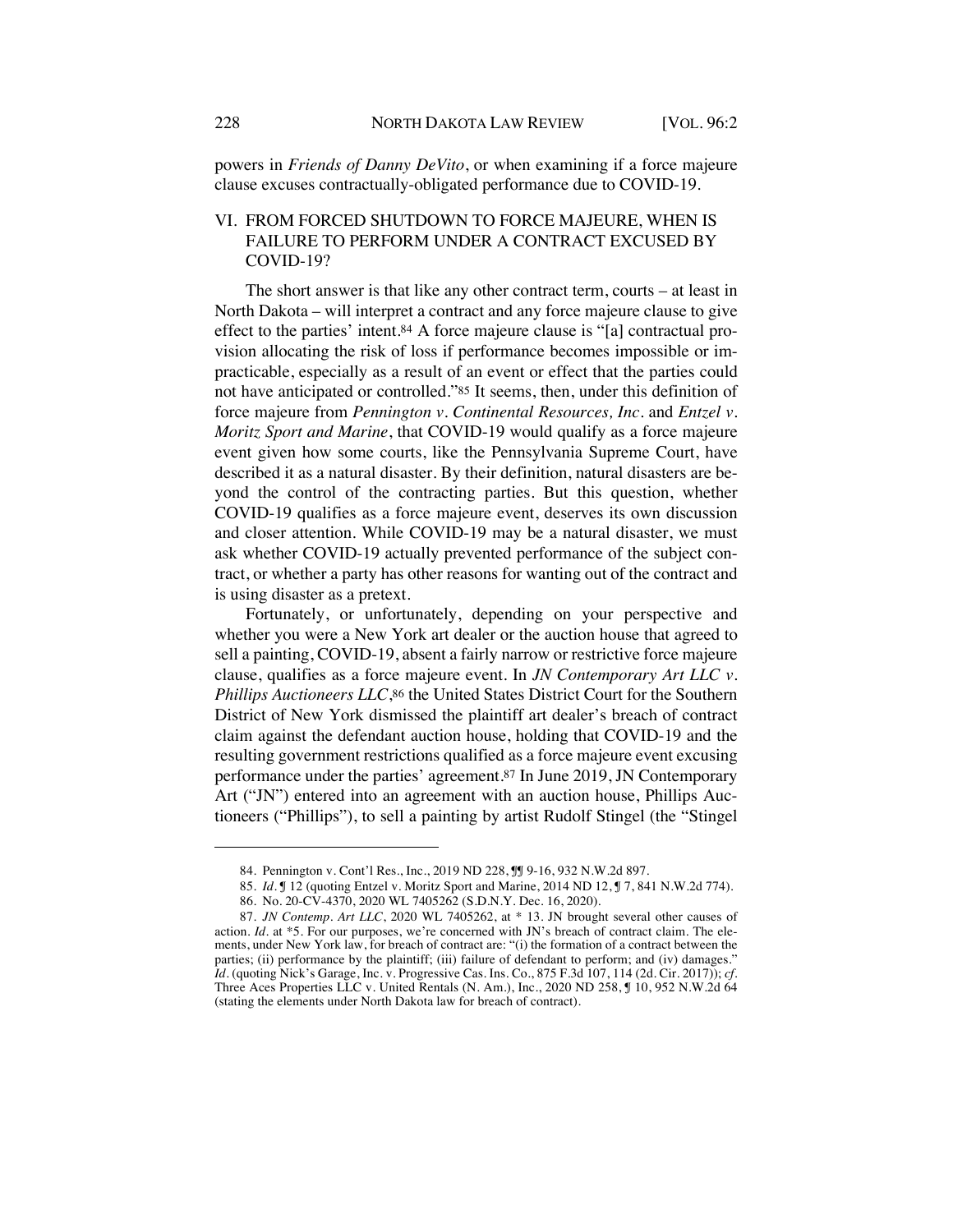Painting.")88 The Stingel Painting was to be sold at auction in May 2020.89 After COVID-19 began ravaging New York in the spring of 2020, Phillips unilaterally terminated its agreement with JN to auction the Stingel Painting, and JN sued to enforce the parties' contract.90

The contract included a force majeure provision, which provided that: In the event that the auction is postponed for circumstances beyond our or your reasonable control, including, without limitation, as a result of natural disaster, fire, flood, general strike, war, armed conflict, terrorist attack or nuclear or chemical contamination, we may terminate this Agreement with immediate effect. In such event, our obligation to make payment of the Guaranteed Minimum shall be null and void and we shall have no other liability to you.91

JN used the Stingel Painting, along with its contract and Guaranteed Minimum with Phillips, to obtain a \$5 million loan from Muses Funding I LLC ("Muses").92 As part of the loan agreement, the parties, including Muses, entered a Security Amendment to JN and Phillips' contract.93 The amendment gave Muses a first-priority lien on the Stingel Painting, and Phillips agreed to pay Muses the Guaranteed Minimum and net sale proceeds from the sale of the painting.94 The amendment noted the painting would be offered for sale at Phillips' May 2020 auction event.95

Like Governor Wolf in Pennsylvania, New York's Governor, Andrew Cuomo, "declared a State Disaster Emergency and issued a series of executive orders restricting and eventually barring all non-essential business activities until June 2020."96 Subsequently, Phillips announced it was postponing all of its auctions, including the May 2020 auction event that included the Stingel Painting.97 While the parties discussed their contract and the possibility of auctioning the painting in November 2020, on June 1, 2020, Phillips

<sup>88</sup>*. JN Contemp. Art LLC*, 2020 WL 7405262, at \*1.

<sup>89.</sup> The contract provided that the Stingel Painting "shall be offered for sale in New York in our major spring 2020 evening auction of 20th Century & Contemporary Act currently scheduled for May 2020[.]' . . . If the painting were not sold at the auction, Phillips would announce that 'it has been "passed," "withdrawn," "returned to owner," or "bought-in.'" *Id.* at \*2.

<sup>90.</sup> As the court explained, the auction house guaranteed the art dealer a minimum price, the "Guaranteed Minimum," that the Stingel Painting would sell for as part of their contract. The minimum price guaranteed by the Phillips to sell the painting was \$5,000,000. *Id.*

<sup>91</sup>*. Id.* (quoting Paragraph 12(a) of the contract). The contract contained a choice of law clause providing that New York law controlled. *Id.* at \*3.

<sup>92</sup>*. Id.* at \*3.

<sup>93</sup>*. Id.*

<sup>94</sup>*. Id.*

<sup>95</sup>*. Id.*

<sup>96</sup>*. Id.; see also Governor Cuomo Issues Guidance on Essential Services*, *supra* note 56 (noting that this order did not ban, among other things, the sale of liquor at off sales and farmers markets).

<sup>97</sup>*. JN Contemp. Art LLC*, 2020 WL 7405262, at \*8.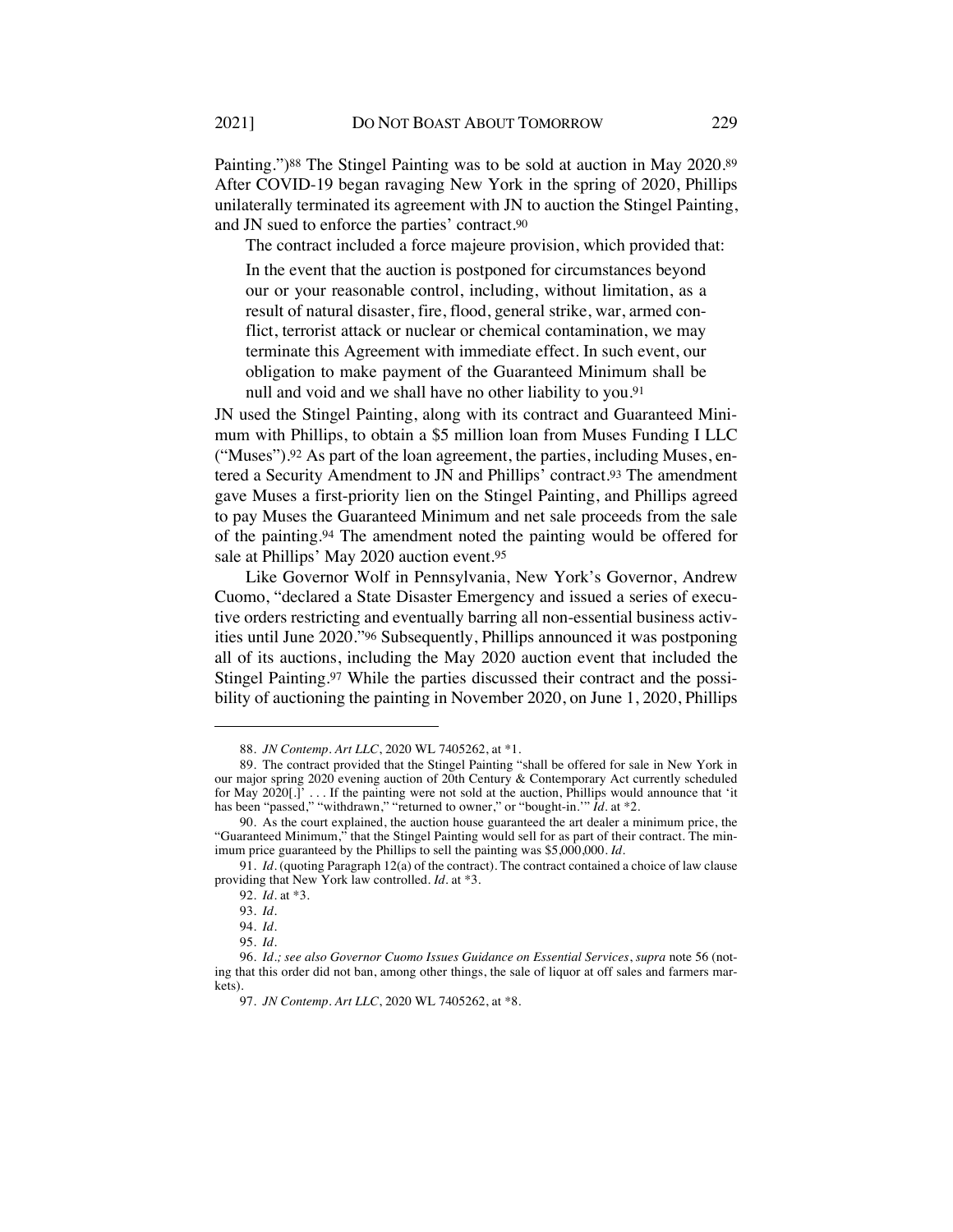notified JN it was terminating the contract.98 In its letter to JN terminating the contract, Phillips cited the force majeure clause, invoking it as a result of the COVID-19 pandemic.99

Like North Dakota, when interpreting a contract, New York law looks to the intent of the contracting parties as stated in their agreement.100 Again, like North Dakota, when interpreting the meaning of the contract, New York law requires that "words should be given the meanings ordinarily ascribed to them and absurd results should be avoided."101 The key language in the contract was the force majeure clause, which is to be "interpreted in accord with [its] purpose, which is to limit damages in a case where the reasonable expectation of the parties and the performance of the contract have been frustrated by circumstances beyond the control of the parties."102 While the force majeure clause did not specifically include a pandemic or public health emergency as an event beyond the control of the parties serving to excuse performance, it did include "natural disaster" as a force majeure event.103

In granting Phillips' motion to dismiss, the court held that the force majeure clause – which the court called the "Termination Provision" – allowed Phillips to unilaterally terminate the parties' contract.104 The court explained that:

The COVID-19 pandemic and the attendant government-imposed restrictions on business operations permitted Phillips to invoke the Termination Provision. The pandemic and the regulations that accompanied it fall squarely under the ambit of Paragraph 12(a)'s force majeure clause. That clause is triggered when the auction is postponed for circumstances beyond our or your control.105

<sup>98</sup>*. Id.*

<sup>99</sup>*. Id.* at \*4. The termination letter provided:

We are hereby giving you notice with immediate effect that: (1) Phillips is invoking its right to terminate the [Stingel Agreement]; (2) Phillips' obligation to make payment of the Guaranteed Minimum to you for the Property is null and void; and (3) Phillips shall have no liability to you for such actions that [are] required under applicable governing law. Our rights to act are as mutually agreed by you and us and are clearly set out in paragraph 12 of the [Stingel Agreement][.]

*Id.*

<sup>100</sup>*. See id.* at \*5 ("The initial inquiry is whether the contractual language, without reference to sources outside the text of the contract, is ambiguous.").

<sup>101</sup>*. Id.* at \*6 (quoting Mastrovincenzo v. City of New York, 435 F.3d 78, 104 (2d Cir. 2006)).

<sup>102</sup>*. Id.* (quoting Constellation Energy Servs. of New York, Inc. v. New Water St. Corp., 146 A.D.3d 557, 46 N.Y.S.3d 25, 27 (1st Dep't 2017)); *cf.* Pennington v. Cont'l Res., Inc., 2019 ND

<sup>228, ¶ 12,</sup> 932 N.W.2d 897.

<sup>103</sup>*. JN Contemp. Art LLC*, 2020 WL 7405262, at \*7-9.

<sup>104</sup>*. Id.* at \*7.

<sup>105</sup>*. Id.*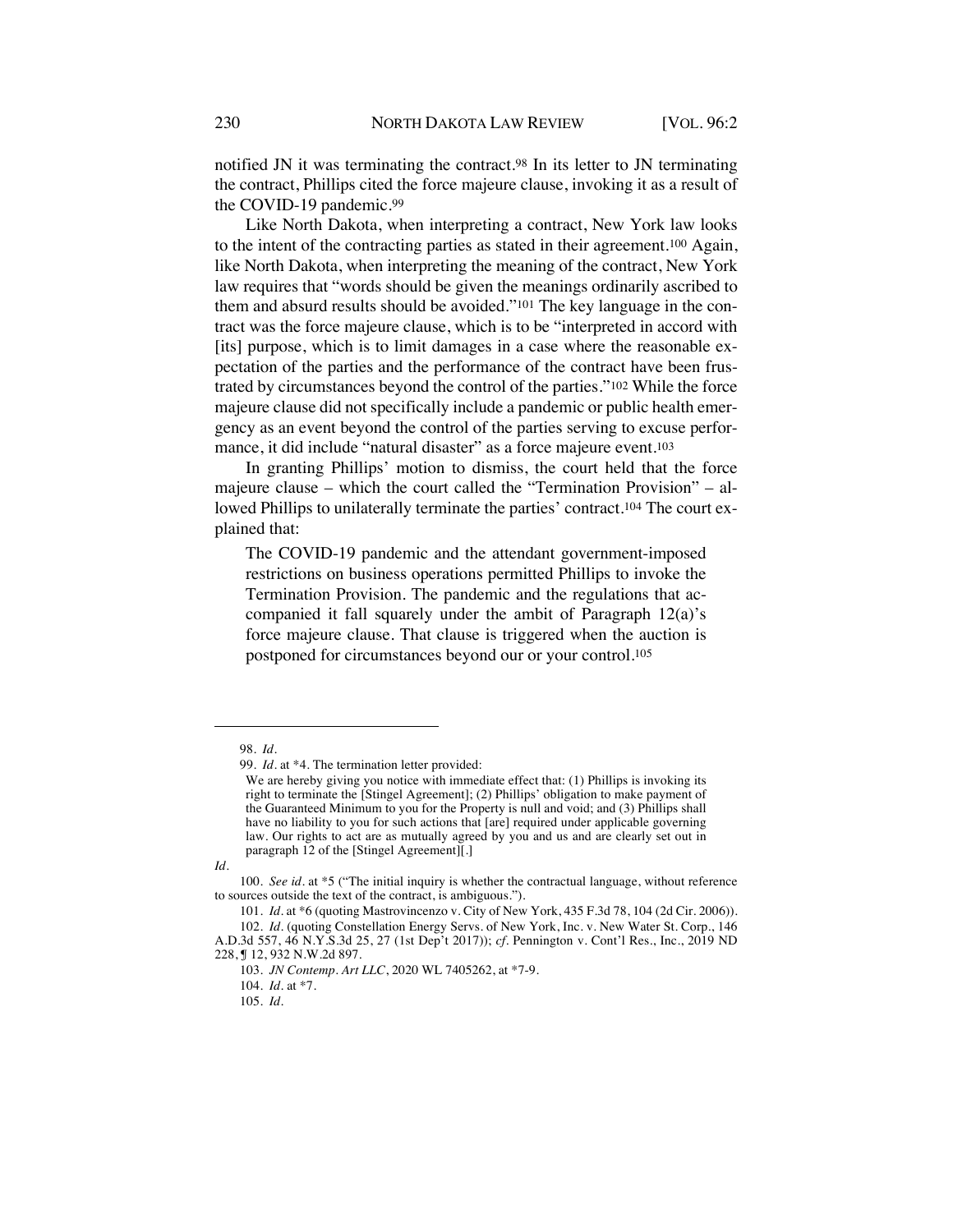Like *Friends of Danny DeVito*, the court concluded that COVID-19 qualified as a natural disaster.106 The court noted that several other courts, including *Friends of Danny DeVito*, reached the same decision.107 "It cannot be seriously disputed that the COVID-19 pandemic is a natural disaster."108

In the absence of any definition of "natural disaster" in the contract, the court held that the "common meaning of the words natural disaster" included the COVID-19 pandemic. Relying on the Black's Law Dictionary's meaning of the term "natural disaster," which "defines 'natural' as '[b]rought about by nature as opposed to artificial means,' and 'disaster' as 'a calamity; a catastrophic emergency,'"109 the court stated, "By any measure, the COVID-19 pandemic fits those definitions."110 The court also pointed to the language in the force majeure clause regarding other circumstances beyond the parties control, which included "not only environmental calamities events such as floods or fires, but also widespread social and economic disruptions such as 'general strikes,' 'war,' 'chemical contamination,' and 'terrorist attack.'"111 The magnitude of the disaster was reinforced, according to the court, by orders and declarations issued by both the state and federal governments.112

However, what is puzzling, and troubling, about the Southern District of New York's decision is the fact that whether Phillips' performance was truly prevented by a force majeure event in the form of the COVID-19 pandemic, and therefore excused, seemingly presented a fact question. In fact, it does not appear Phillips' performance was prevented at all, as it still held the auction in July 2020, only two months after its originally scheduled date.113 The court began its analysis by noting that it had to interpret the force majeure

109*. Id.* (quoting *Natural Disaster*, BLACK'S LAW DICTIONARY (11th ed. 2019)).

113*. Id*. at \*4.

<sup>106</sup>*. Id.* at \*7-9.

<sup>107</sup>*. Id*. at \*7, n. 7 ("Other courts have already determined that the COVID-19 pandemic qualifies as a natural disaster, as that term is defined by statute.") (citing Pennsylvania Democratic Party v. Boockvar, 238 A.3d 345, 370 (2020) ("We have no hesitation in concluding that the ongoing COVID-19 pandemic equates to a natural disaster."); Friends of Danny DeVito v. Wolf, 227 A.3d 872, 889 (2020)).

<sup>108</sup>*. JN Contemp. Art LLC*, 2020 WL 7405262, at \*7.

<sup>110</sup>*. Id*. The court also quoted the Oxford English Dictionary's meaning of "natural disaster," which defines the term as "a natural event that causes great damage or loss of life such as a flood, earthquake, or hurricane." *Id.*

<sup>111</sup>*. Id.* at \*8. This comparison echoes the court's comparison of events qualifying as natural disasters in *Friends of Danny DeVito*. *See supra* text accompanying note 44.

<sup>112</sup>*. See JN Contemp. Art LLC*, 2020 WL 7405262, at \*8. ("The relevant government proclamations buttress this conclusion. Governor Cuomo's Executive Orders declared a 'State disaster emergency.' And, on March 20, the Federal Emergency Management Agency issued a 'major disaster declaration' under the Robert T. Stafford Disaster Relief and Emergency Assistance Act, due to the COVID-19 outbreak in New York.") (citation omitted). Parties addressing a COVID-19 contract issue, whether in the insurance policy context or when dealing with high-priced art, should pay attention to the fact that numerous courts – including the Supreme Court of Pennsylvania in *Friends of Danny DeVito* and the United States District Court for the Southern District of New York in *JN Contemporary Art* – have leaned heavily on government orders and declarations in their analysis.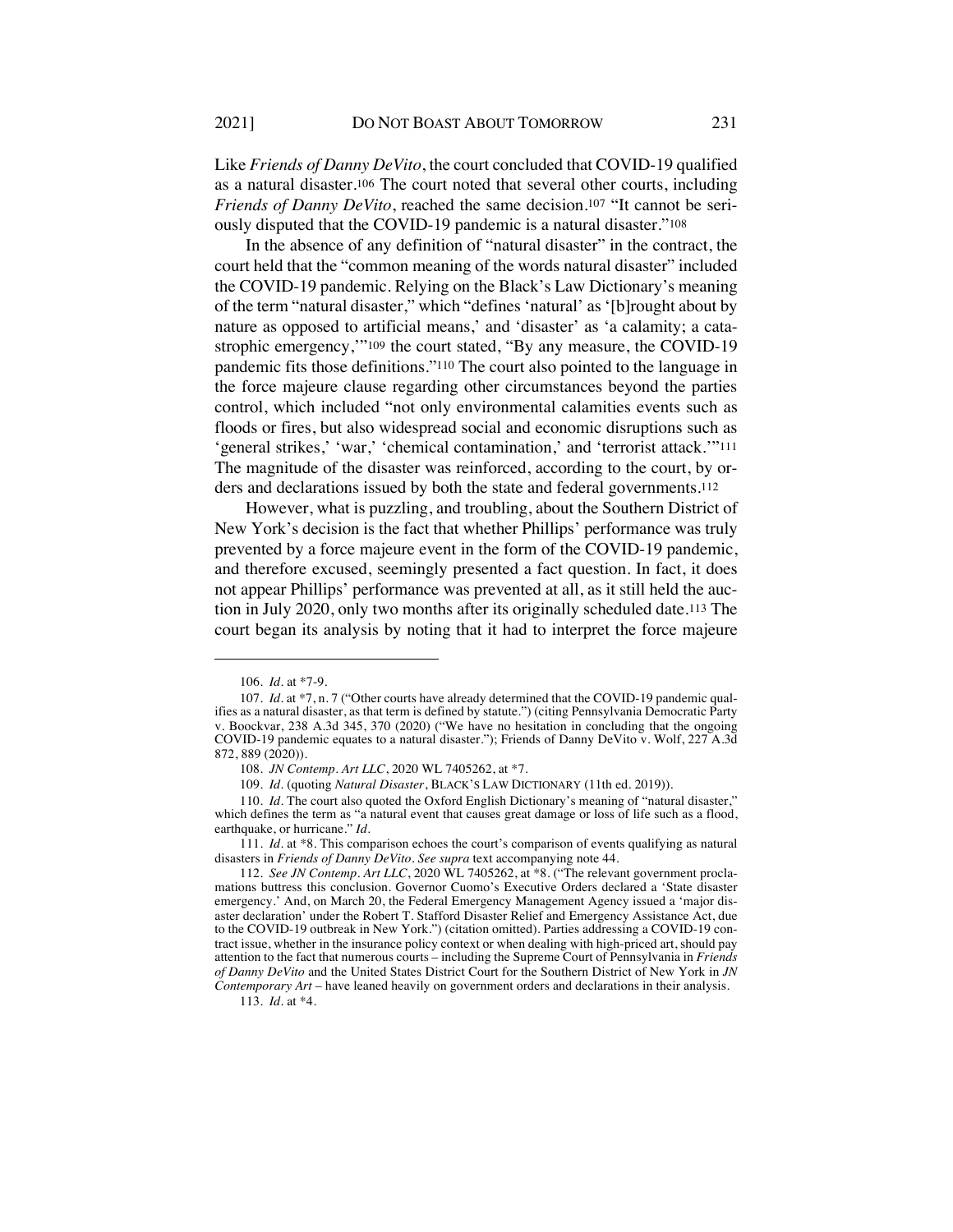clause based on the reasonable expectation of the parties, and that the force majeure clause only applied if performance of the contract was frustrated by circumstances beyond the control of the parties.114 If the auction where the Stingel Painting was supposed to be sold was simply converted to a virtual auction and postponed two months, how could the force majeure clause possibly excuse Phillips' performance? It was still able to perform. So, we must ask, did Phillips, and will others, invoke the COVID-19 pandemic and an opportunistic force majeure clause to get out of a contract when the real motivation for doing so are adverse economic conditions and an unfavorable marketplace? Courts should closely examine whether parties are truly unable to perform because of the claimed force majeure event, COVID-19 or otherwise. The force majeure clause is not an escape hatch for adverse market conditions, unless the clause actually provides for that.115

When discussing the standard for evaluating a force majeure clause, Judge Cote relied on the 2017 decision in *Constellation Energy Services of New York, Inc. v. New Water Street Corp*.116 However, in *Constellation Energy Services*, the court denied the defendant's motion to dismiss based on the force majeure clause.117 The court held that, "[t]he motion to dismiss should be denied because defendant has not shown that the force majeure clause would be an absolute defense."118 The court held that, as a matter of law, the defendant had not established its failure to perform under the terms of the contract "was an unavoidable result of the storm [Hurricane Sandy], including whether or not the tenants could have been restored to their space sooner, and whether the failure to do so was beyond its control."119

*Id.* at 558.

119*. Id.*

<sup>114</sup>*. Id.* at \*6.

<sup>115.</sup> In *OWBR LLC v. Clear Channel Commc'ns, Inc.*, 266 F. Supp. 2d 1214 (D. Haw. 2003), the court held that, in the wake of the 9/11 terrorist attacks, "Nonetheless, a force majeure clause does not excuse performance for economic inadvisability, even when the economic conditions are the product of a force majeure event." *Id.* at 1223 (citation omitted).

<sup>116</sup>*. JN Contemp. Art LLC*, 2020 WL 7405262, at \*6 (quoting Constellation Energy Servs. of New York, Inc. v. New Water St. Corp., 146 A.D.3d 557, 558 (N.Y. App. Div. 2017)).

<sup>117</sup>*. Constellation Energy Servs.*, 146 A.D.3d at 569. The force majeure clause at issue defined a force majeure event as:

For purposes of this Agreement and any effective Confirmation, Force Majeure means an event which prevents one Party from performing its obligations hereunder, which event was not (i) within the reasonable control of, or (ii) the result of the negligence of, the Claiming Party, and which, by the exercise of due diligence, the claiming Party is unable to overcome or avoid. Force Majeure shall include, without limitation: a condition resulting in the curtailment or disruption of firm Energy supply or the transmission on the electric transmission and/or distribution system; restraint by court order; any action or non-action by, or the inability to obtain necessary authorizations or approvals from[,] any Authorized Entity; or a Force Majeure event experienced by an Authorized Entity. Force Majeure shall not include loss or failure of either Party's markets or supplies . . . .

<sup>118</sup>*. Id.* at 559.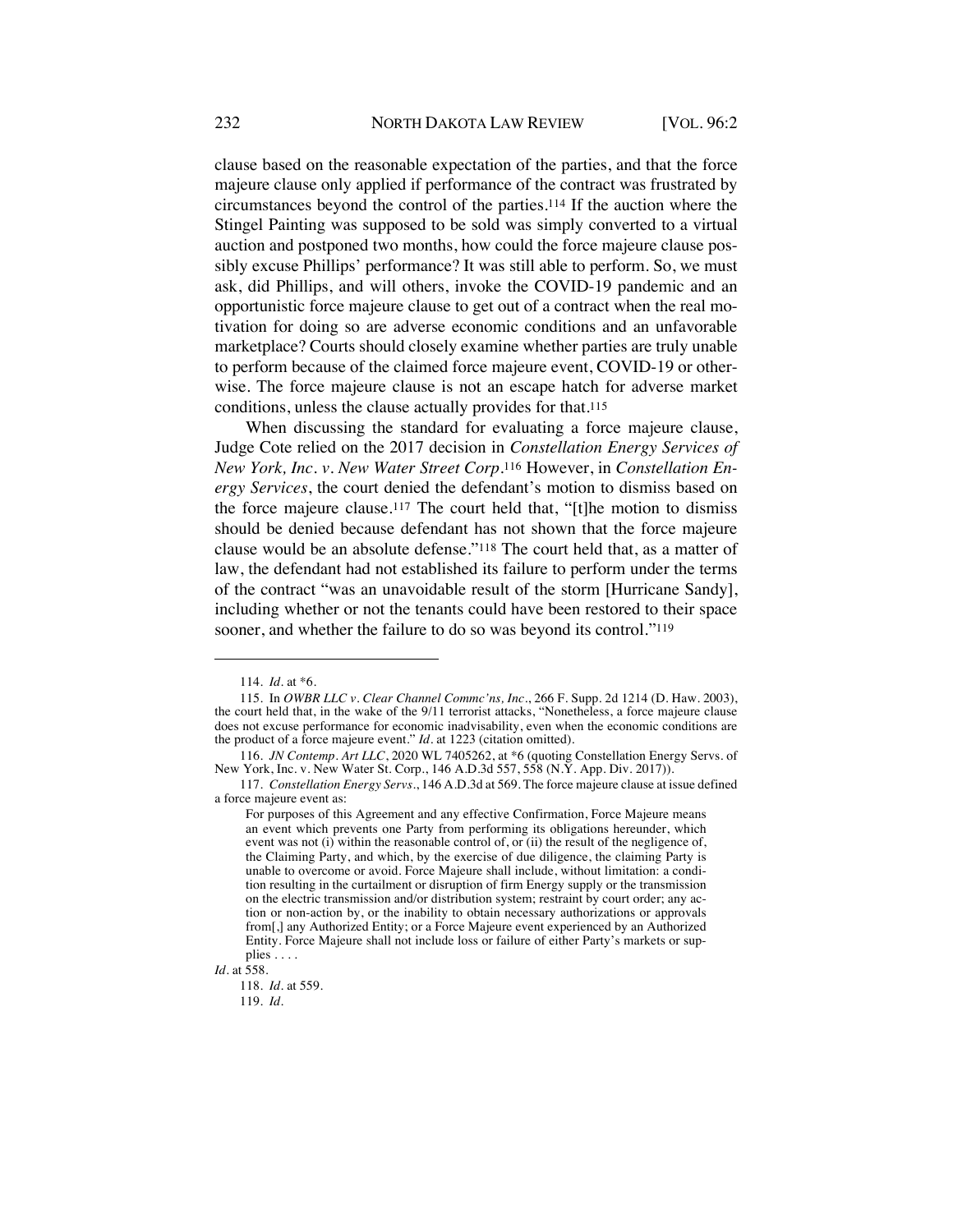JN pointed to facts that show, or seemingly show, that Phillips could have performed under the terms of the contract as evidenced by the fact that Phillips proceeded with their May 2020 auction "[i]n July 2020 when the Virtual Auction was conducted from London."120 There also seems to be a question of fact as to the parties' intent regarding the date of the auction, and whether they intended to limit the auction of the Stingel Painting only to the May 2020 date.121 JN pointed to language in the contract stating the auction was the "major spring 2020 evening auction of 20th Century & Contemporary Act currently scheduled for May 2020"122 as meaning that the contract did not provide for a specific date, but instead to Phillips' marquee spring evening auction that was rescheduled to July.123 While Phillips may have ultimately prevailed on the merits, like *Constellation Energy Services*, there were fact issues, and the court should have denied the motion to dismiss. At a minimum, what the parties meant by referencing an auction event, the 20th Century & Contemporary Art auction, tied to the contractual language "currently scheduled for May 2020" was ambiguous. JN offered a reasonable interpretation of the contract, and should have been allowed to introduce extrinsic evidence as to the parties' intent.124

While certain circumstances may arise where a motion to dismiss, or summary judgment, is appropriate, it appears this was not one of them. Notwithstanding, the court's analysis of the force majeure clause as it relates to COVID-19 is significant. Parties faced with force majeure provisions in a post-pandemic world need to take heed of cases like *JN Contemporary Art*  and draft accordingly. For example, when negotiating certain agreements with oil companies, some landowners have started including language requiring the party relying on the force majeure clause to provide written notice that they are invoking the clause within seven days of the first occurrence of the claimed force majeure event. The relevant language provides: "For the force majeure provision in this paragraph to apply, Grantee must notify Grantor in writing within seven (7) days of the first occurrence of the claimed force majeure event." While this does not eliminate the question of whether COVID-19 or anything else was a force majeure event under a contract, it does start the clock running and puts the burden on the party seeking to use the clause to provide timely notice to the other party.125

<sup>120</sup>*. JN Contemp. Art*, 2020 WL 7405262, at \*8.

<sup>121</sup>*. Id.*

<sup>122</sup>*. Id.* at \*2.

<sup>123</sup>*. Id.* at \*8.

<sup>124</sup>*. Cf. Henderson Rd. Rest. Sys, Inc. v. Zurich Am. Ins.*, No. 1:20 CV 1239, 2021 WL 168422, at \*10-12 (N.D. Ohio Jan. 19, 2021) (holding the insurance policy was ambiguous, and because it was ambiguous, had to be construed against Zurich, who drafted the contract).

<sup>125.</sup> The impact of COVID-19 is also presenting itself with regards to criminal dockets and the Speedy Trial Act, *see* 18 U.S.C. §§ 3161–3174. For example, while not directly related to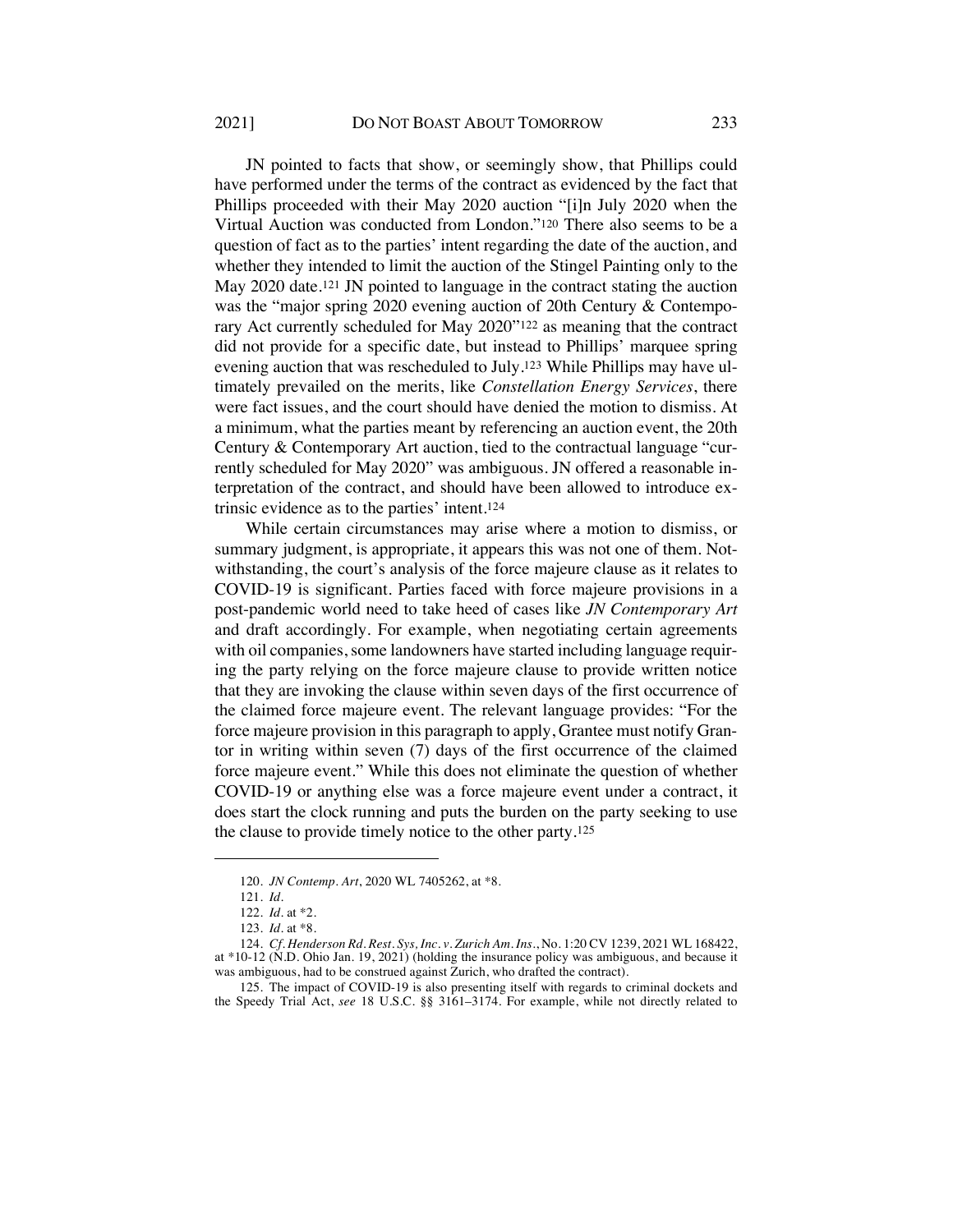#### VII. CONCLUSION

The extent that COVID-19 related cases will impact our legal landscape remains to be seen, but make no mistake, COVID-19 is affecting the law just like it's impacting every other area of our lives, from school to church; from employment, to, obviously, health care. Businesses and litigants should carefully review their contracts and situations with cases like *Henderson*, *Equity Planning Corp.*, *Friends of Danny DeVito*, and *JN Contemporary Art* at the forefront. The question is not if the next natural disaster will occur – in whatever form it takes, whether it's a terrorist attack that keeps you from accessing your business for several weeks or even months, a raging blizzard or hurricane that literally destroys your business's physical location, a cyberattack on the power grid that has a disastrous and undetermined impact on your ability to operate your business, or a global pandemic like COVID-19 – but when. As Zakaria told Axelrod, the post-pandemic world has left us with an

COVID-19, in a recent case before the United States Court of Appeals for the Eighth Circuit, in *United States v. Johnson*, 990 F.3d 661 (8th Cir. 2021), Johnson appealed her conviction for wire fraud, arguing "her rights under the Speedy Trial Act and Sixth Amendment right to a speedy trial were violated when the district court granted an ends-of-justice continuance based on general congestion of the court's calendar." *Id*. at 663. The Eighth Circuit agreed, reversing and remanding for further proceedings consistent with its opinion. *Id.* The Speedy Trial Act required Johnson's trial start within 70 days of her initial appearance on September 15, 2017. *See id*. at 664 (citing 18 U.S.C.  $§$  3161(c)(1)). Certain events, though, toll the speedy trial clock, which the district court kept tally of. *Id*. Numerous factors, including, now, COVID-19, have caused congestion of the federal dockets, and North Dakota is no exception. Johnson argued that the court granted the continuances requested by the government "merely because of 'general congestion of the court's calendar' as prohibited by Section 3161(h)(7) . . . . " *Id.* at 665. The Speedy Trial Act prohibits continuances based on the general congestion of the court's calendar. *Id*. at 668 (citing 18 U.S.C. § 3161(h)(7)(C)). "The prohibition recognizes that the entire structure of the Speedy Trial Act is intended to eliminate delays caused by crowded dockets." *Id.* (quoting United States v. Nance, 666 F.2d 353, 356 (9th Cir. 1982)). "An 'ends of justice' continuance cannot be granted simply to serve the court's own scheduling needs, as opposed to the needs of the parties." *Id.* (quoting United States v. Gallardo, 773 F.2d 1496, 1503 (9th Cir. 1985)). In granting the fourth continuance, the court noted its "'congested calendar' complicated by 'a judicial emergency for [the] District, which had only one active judge and no *senior* status judges.'" *Id*. at 669. The Eighth Circuit reversed and remanded, holding that, "In accordance with the majority of our sister circuits, we will permit the district court to determine in the first instance whether to dismiss the indictment with or without prejudice by applying the factors set forth in 18 U.S.C. § 3162(a)(2)." *Id*. at 670. Again, while the delays in this case were not caused by COVID-19, litigants in federal court are aware of delays that are related to COVID-19, and, absent other considerations, this is yet another area of the law where COVID-19 is having an impact. While many courts, including the District of North Dakota, have issued administrative orders related to COVID-19, see *Prior COVID-19 Administrative Orders*, U.S. DIST. CT. DIST. OF N.D. https://www.ndd.uscourts.gov/Prior-COVID-Orders (last visited Apr. 16, 2021), many states, as discussed herein, have also issued orders defining what businesses are essential businesses, like New York's law classifying farmer's markets and liquor stores as essential. If farmer's markets and liquor stores are essential and have remained open, it's difficult to argue that courts are unable to function and serve their critical purposes, including those secured by the Speedy Trial Act. These situations related to the Speedy Trial Act and COVID-19 are playing out nationwide. *See e.g.*, Kara Berg, *COVID-19 Shutdowns Push Jury Trials Back, Threaten to Violate Speedy Trial Rights*, LANSING STATE J. (Apr. 9, 2020), https://www.lansingstatejournal.com/story/news/2020/04/09/expert-COVID-19-shutdowns-could-cause-speedy-trial-rights-violations/2939595001/.